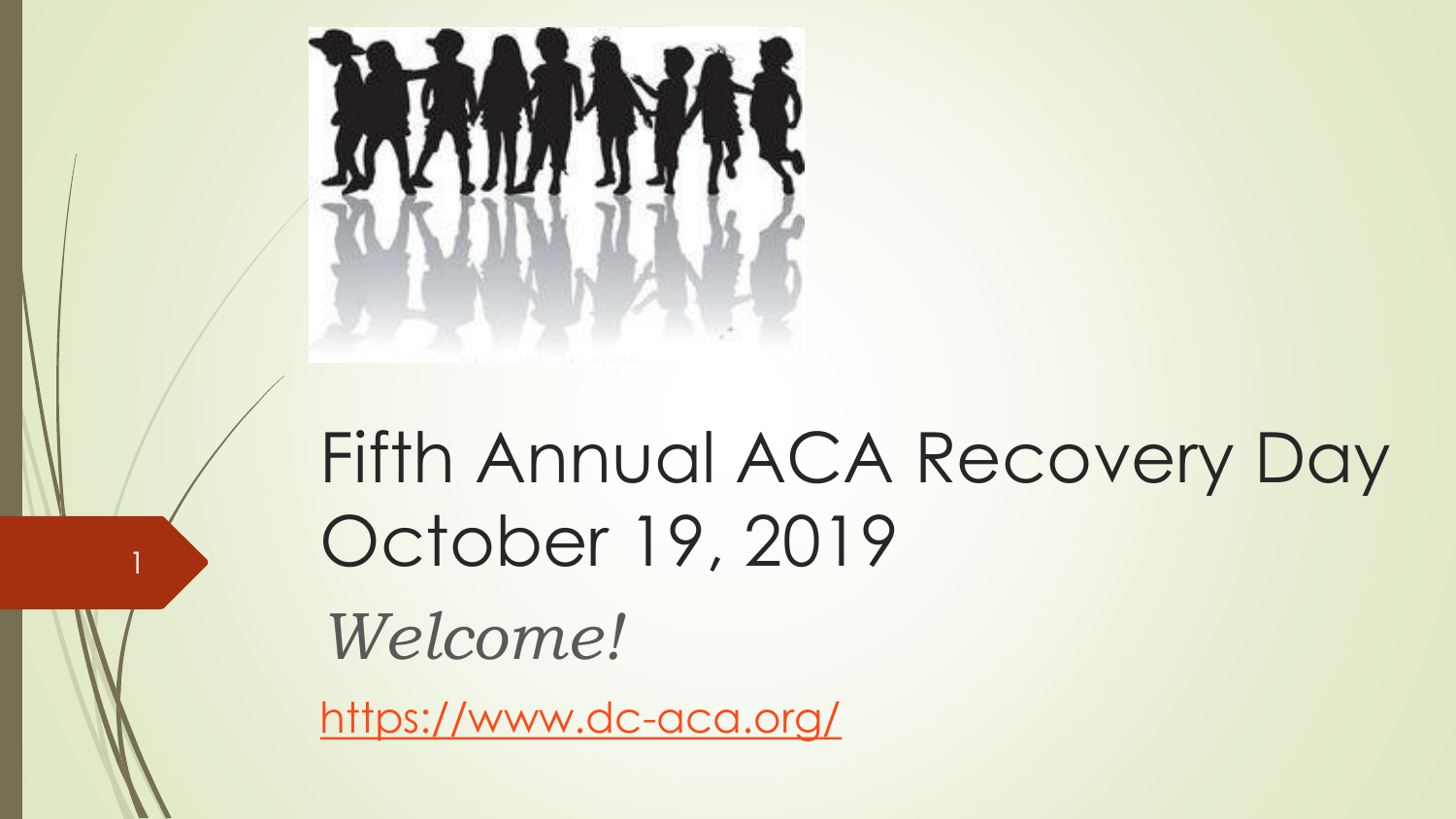# Welcoming Guitar Music ~ Peggy B.

Before We begin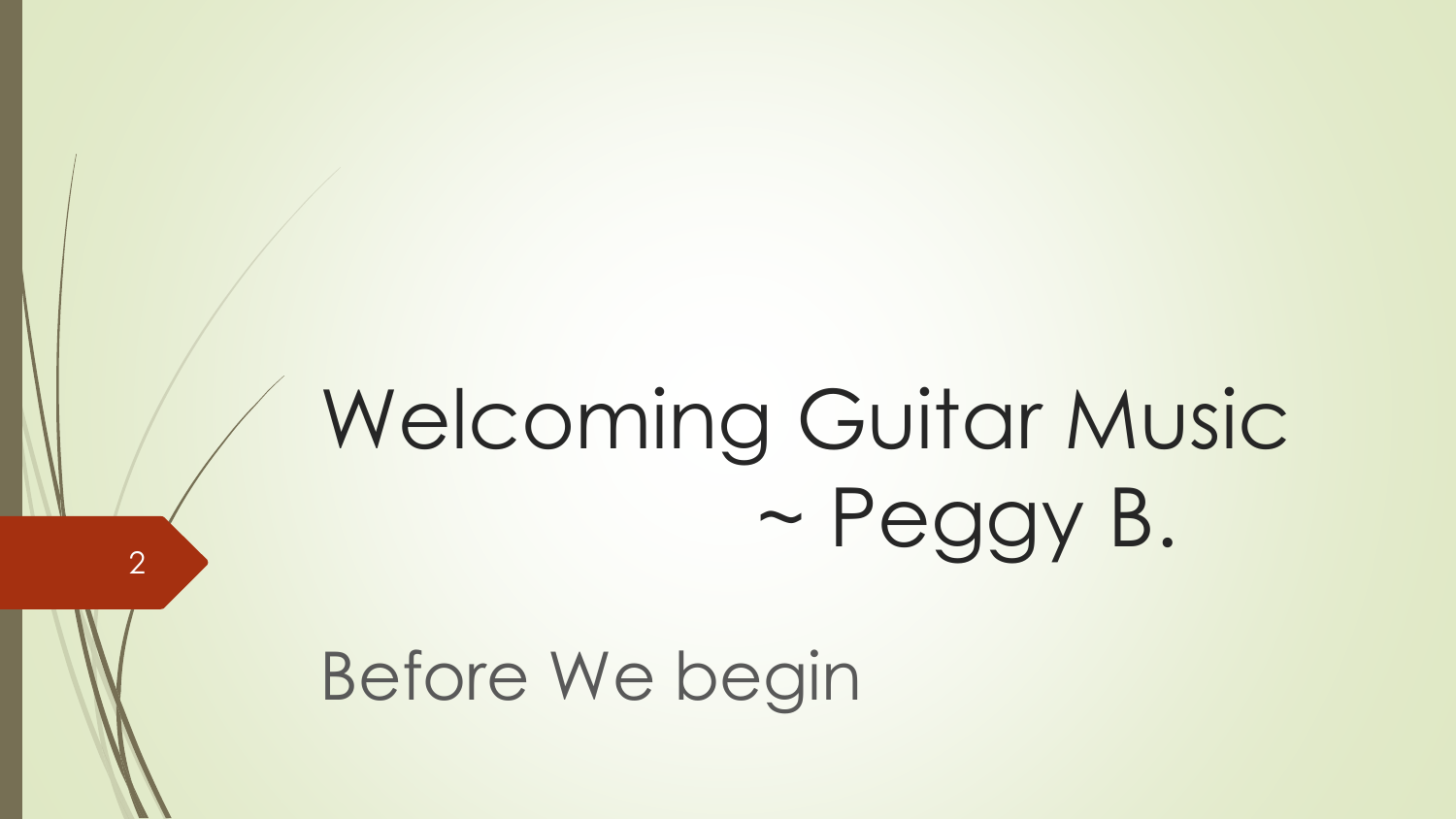## Opening Activities

ACA Serenity Prayer Welcome from Intergroup chair ~ **Jerry J.** Safety Rules & Quiet Zone ~ **Sean B.**

9:00 – 9:20 am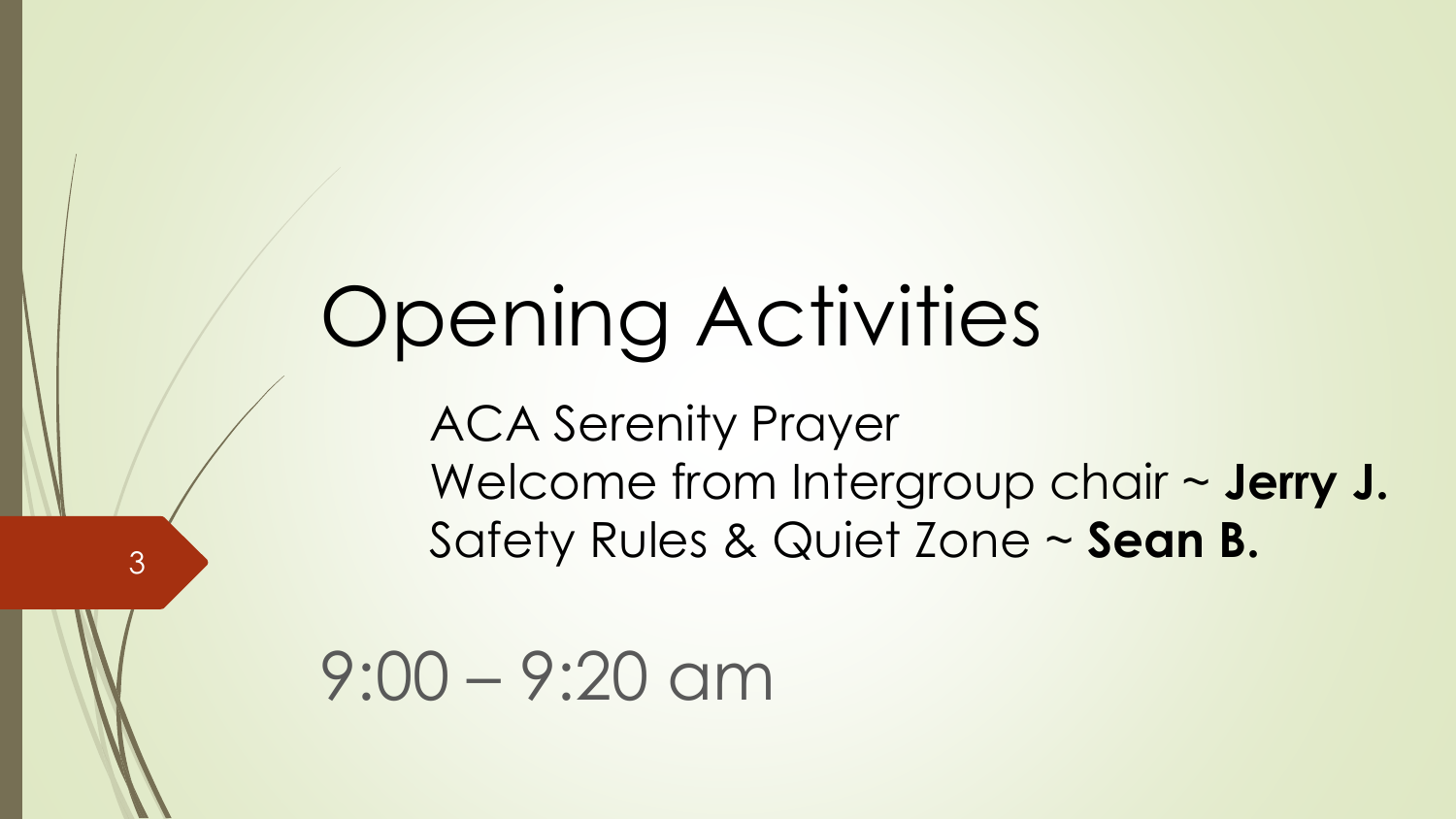

ACA Serenity Prayer

God, grant me the Serenity to accept the people I cannot change, The Courage to change the one I can, And the Wisdom to know that one is

me.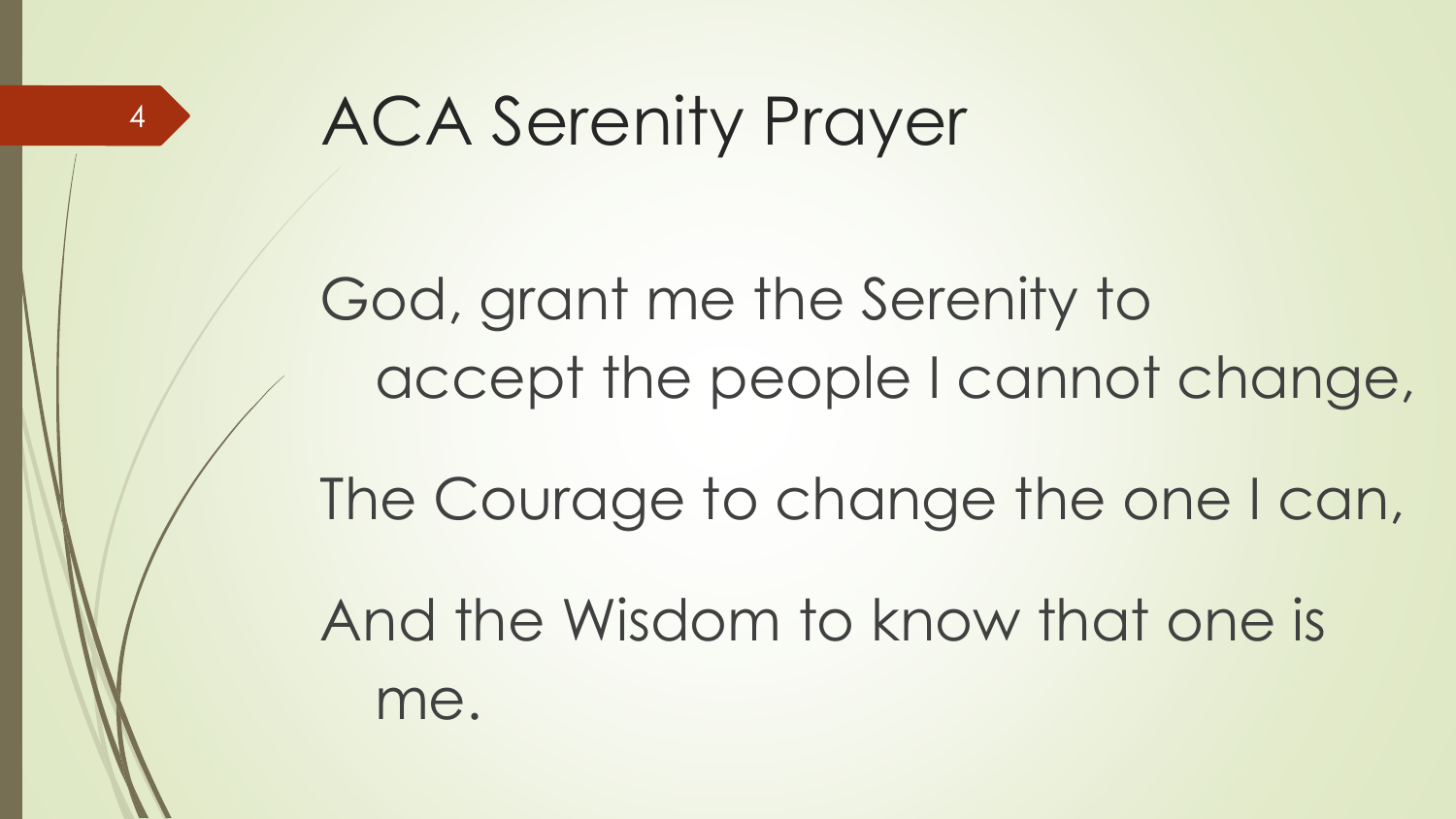#### **Carry the ACA Message:**

While we encourage diversity in our fellow-ship and taking reasonable risks for personal growth, the fellowship focus remains constant. We carry the ACA message to others and avoid distractions that could divert our groups from this singleness of purpose. Recovery Day is all about spreading the ACA message.

The message we carry is that ACA works for those who are willing to surrender, ask for help, and accept it. With ACA, there is hope for another way of life that moves us away from isolation and toward others and God.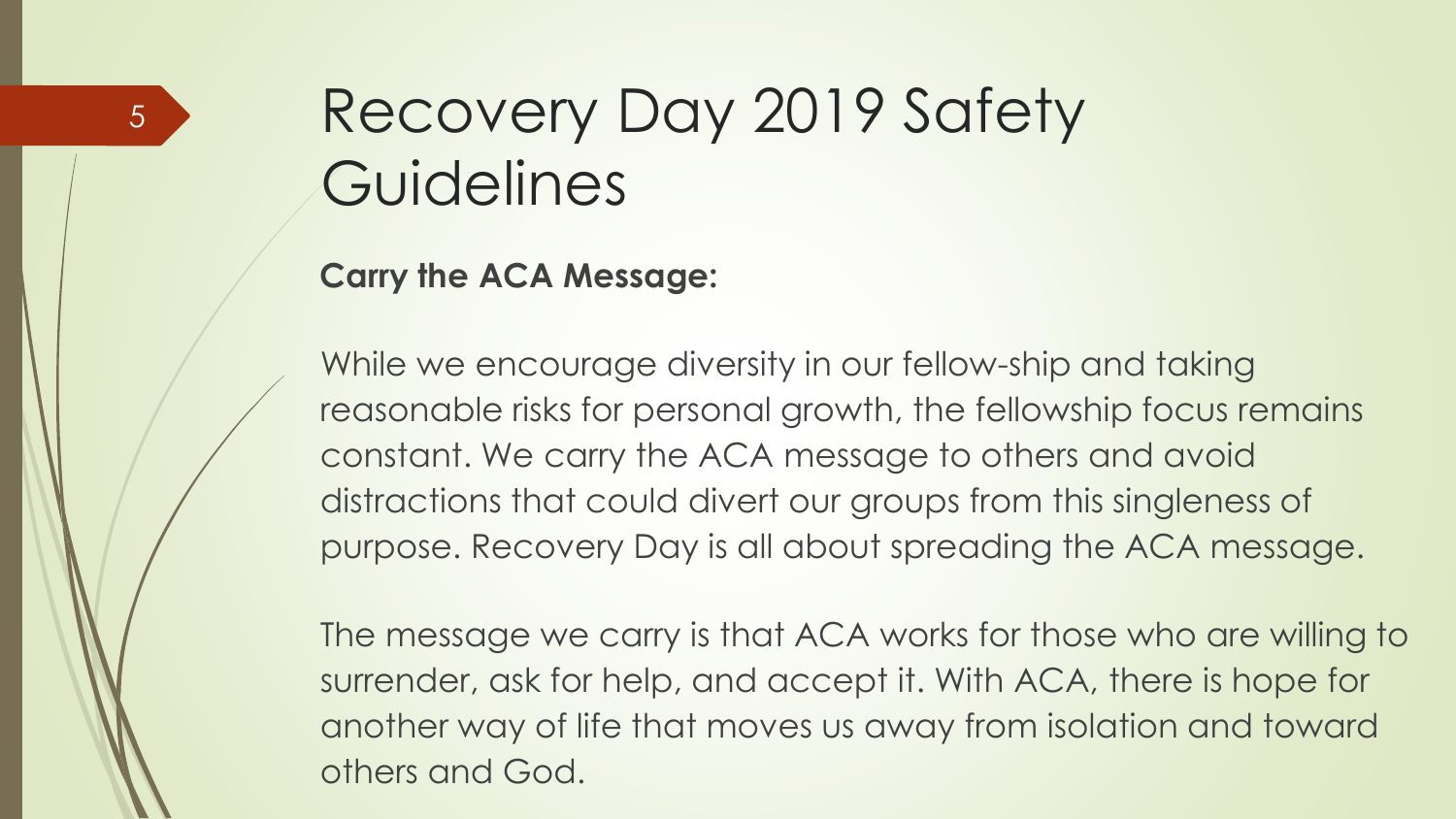#### **No Crosstalk**

6

Crosstalk is interrupting, giving advice, or making comments about another person's sharing. It is also talking to someone or making distracting noise during sharing time. In ACA, we don't crosstalk. When others listen to us, just listen, our reality, our truth, our ideas, our feelings, our self-image, our beings are affirmed. When we focus only on our own recovery (keeping out of other people's), we are taking responsibility for our own lives. We do this by presenting all statements in the "I", first-person, form.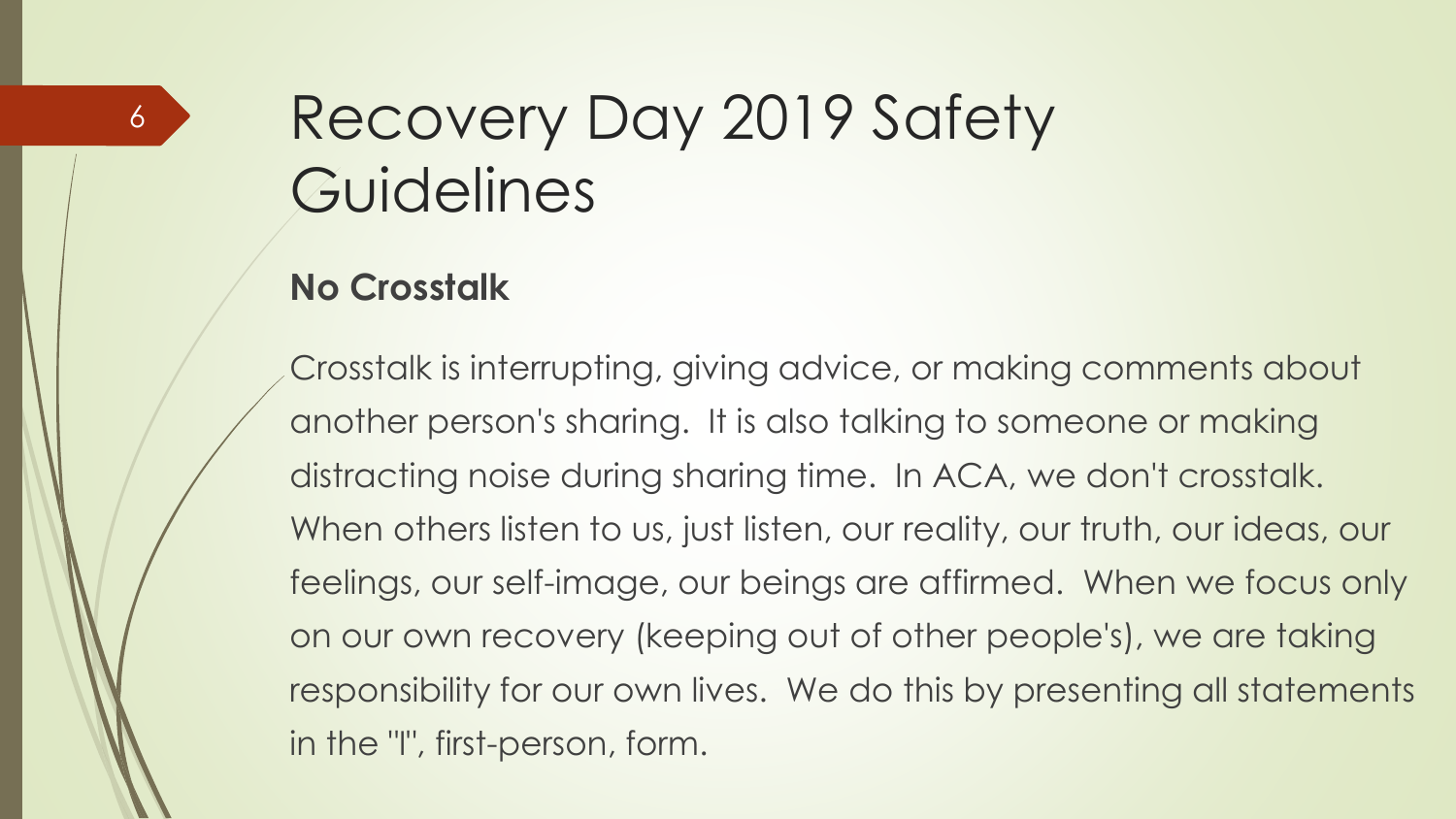#### **No Crosstalk** (continued)

7

Today, because this is a workshop, we will interact. There will be questions, and answers, but even then, we ask that you adhere to the spirit and principle of "no crosstalk." Don't interrupt, give advice or make comments about another person's sharing. Please speak in "I" statements, not "you" statements.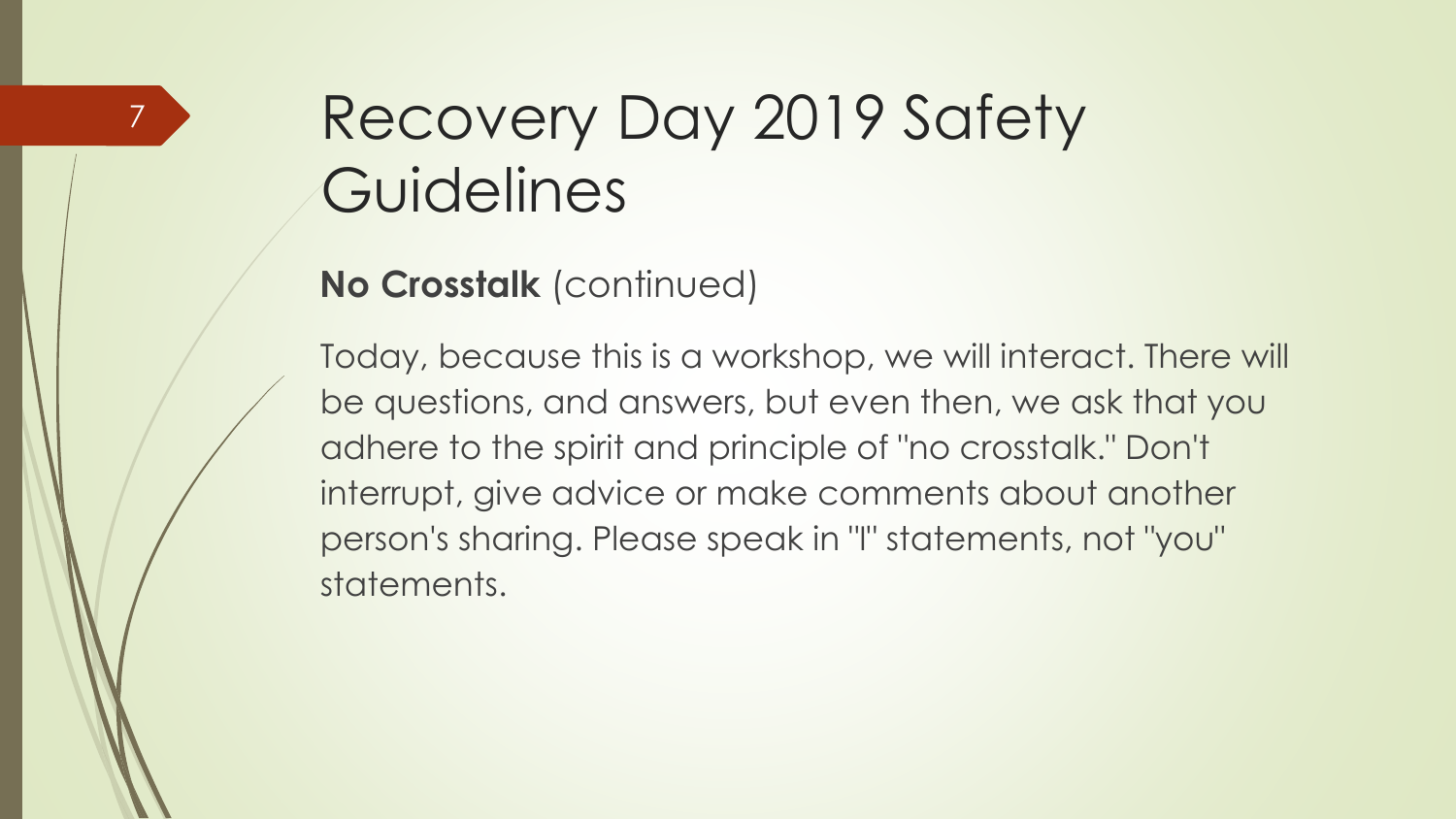#### **Maintain Anonymity and Confidentiality**

Anonymity allows us to share our feelings and to experience an "Identity" apart from a "label." "Who you see here, what you hear here, when you leave here, let it stay here," is a good rule to follow in creating a safe place to share our feelings and recovery without fear of gossip, retaliation, or of our anonymity being broken.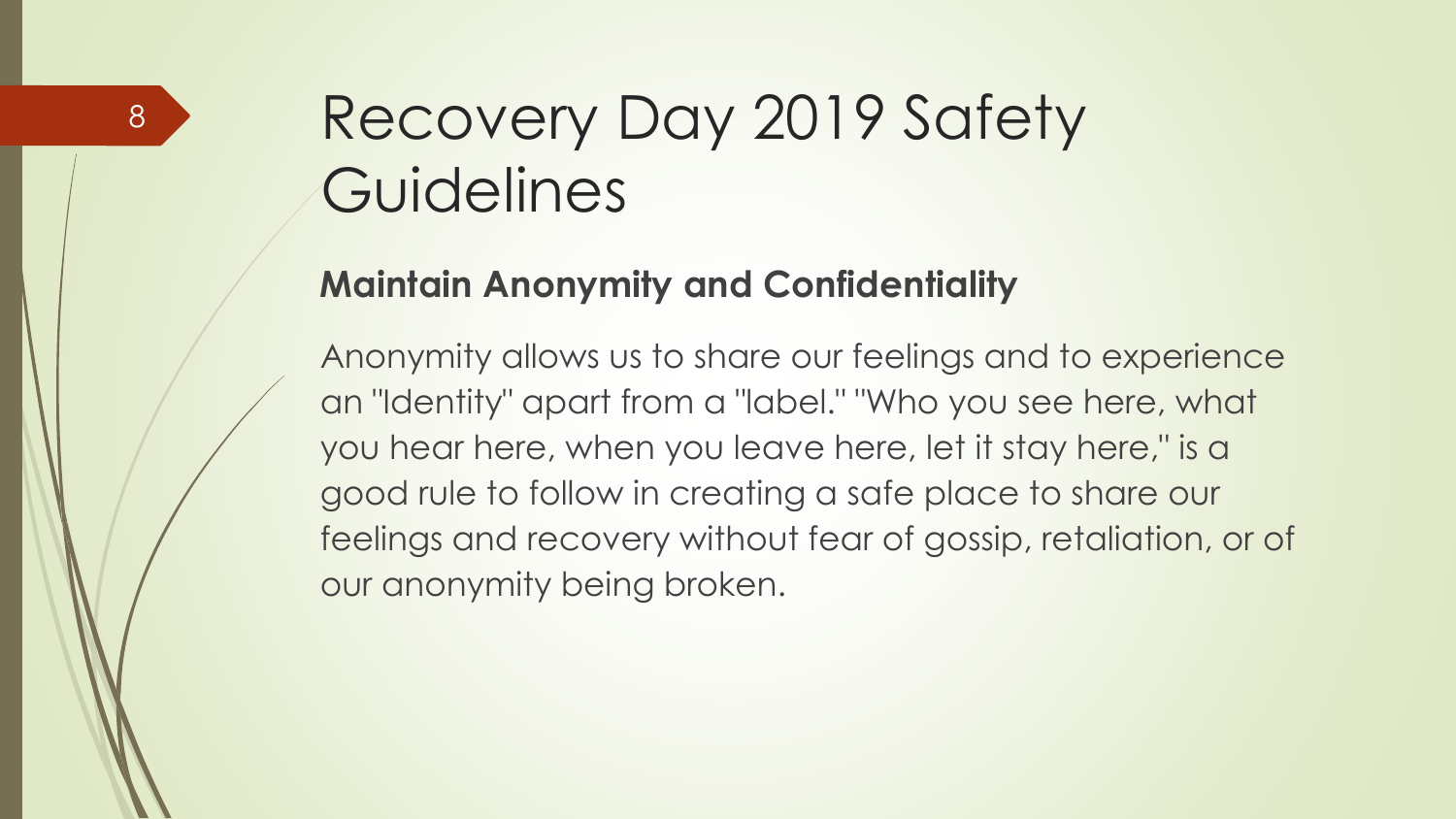## Keynote Speaker ~ Sarah F.

9:20 - 9:40 am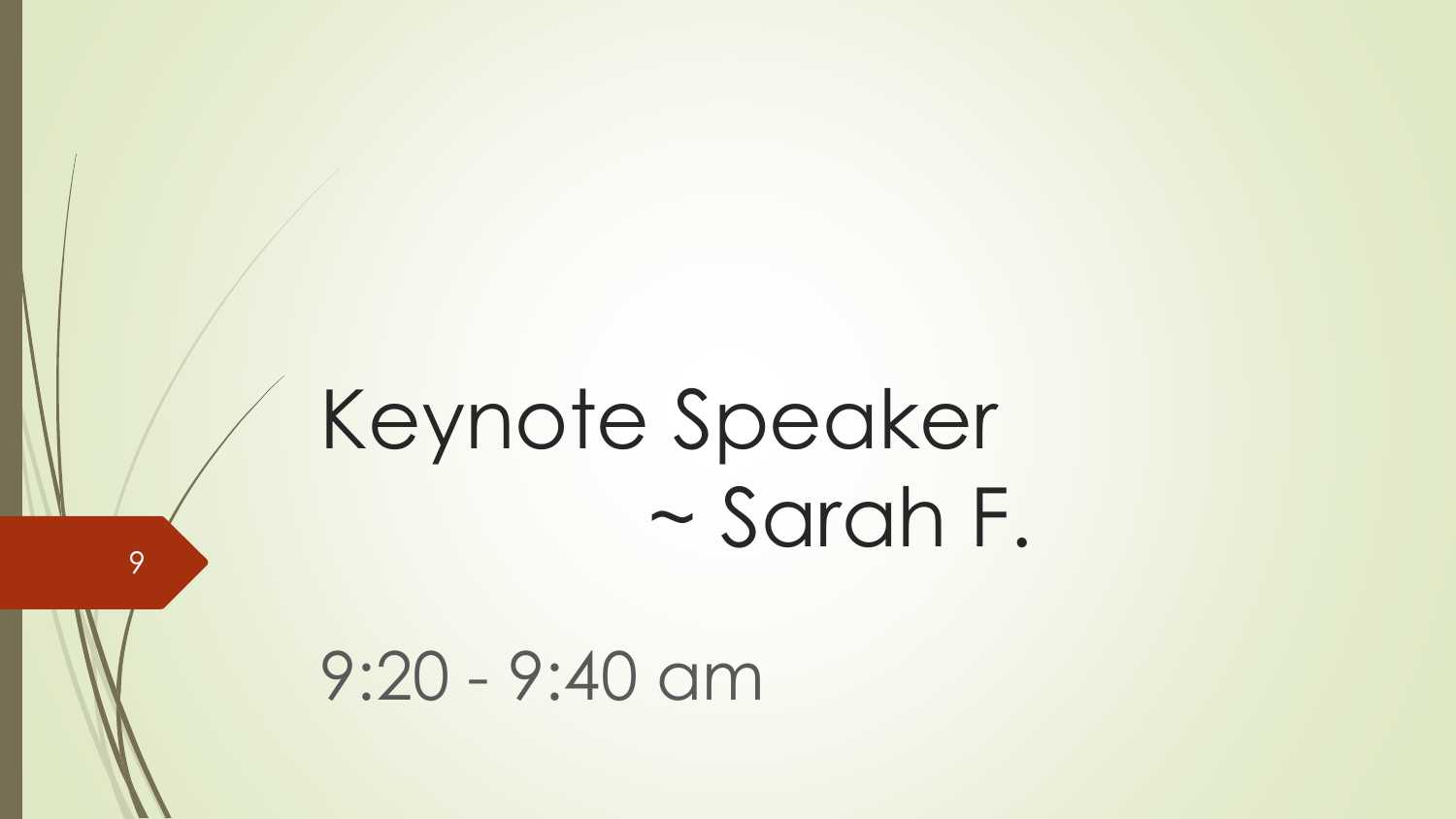Personal Needs Break

9:40 – 9:50 am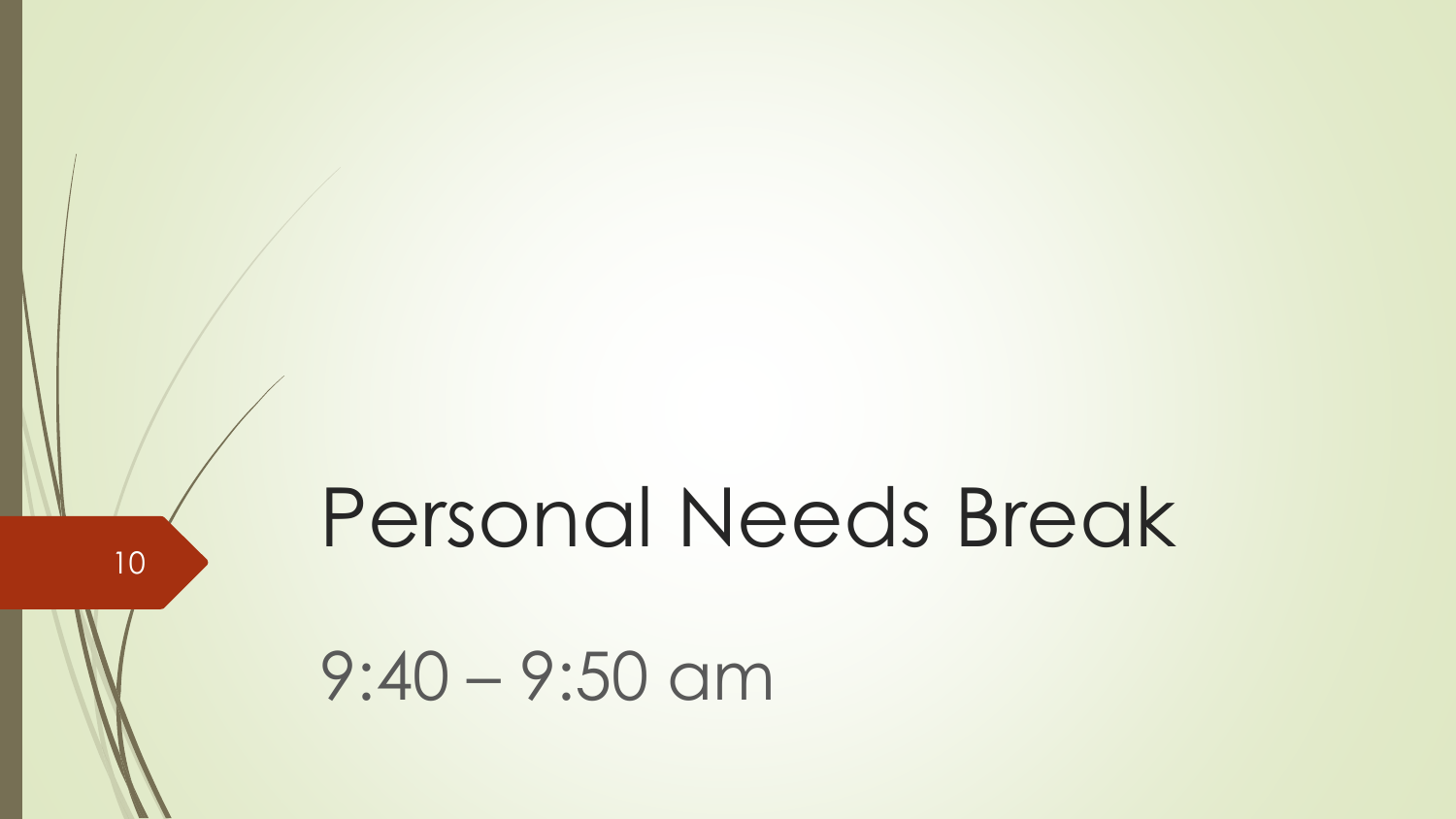## Workshop I – The Laundry List Traits (The Problem) ~ Facilitator: Sue B

 $9:50 - 10:45$  am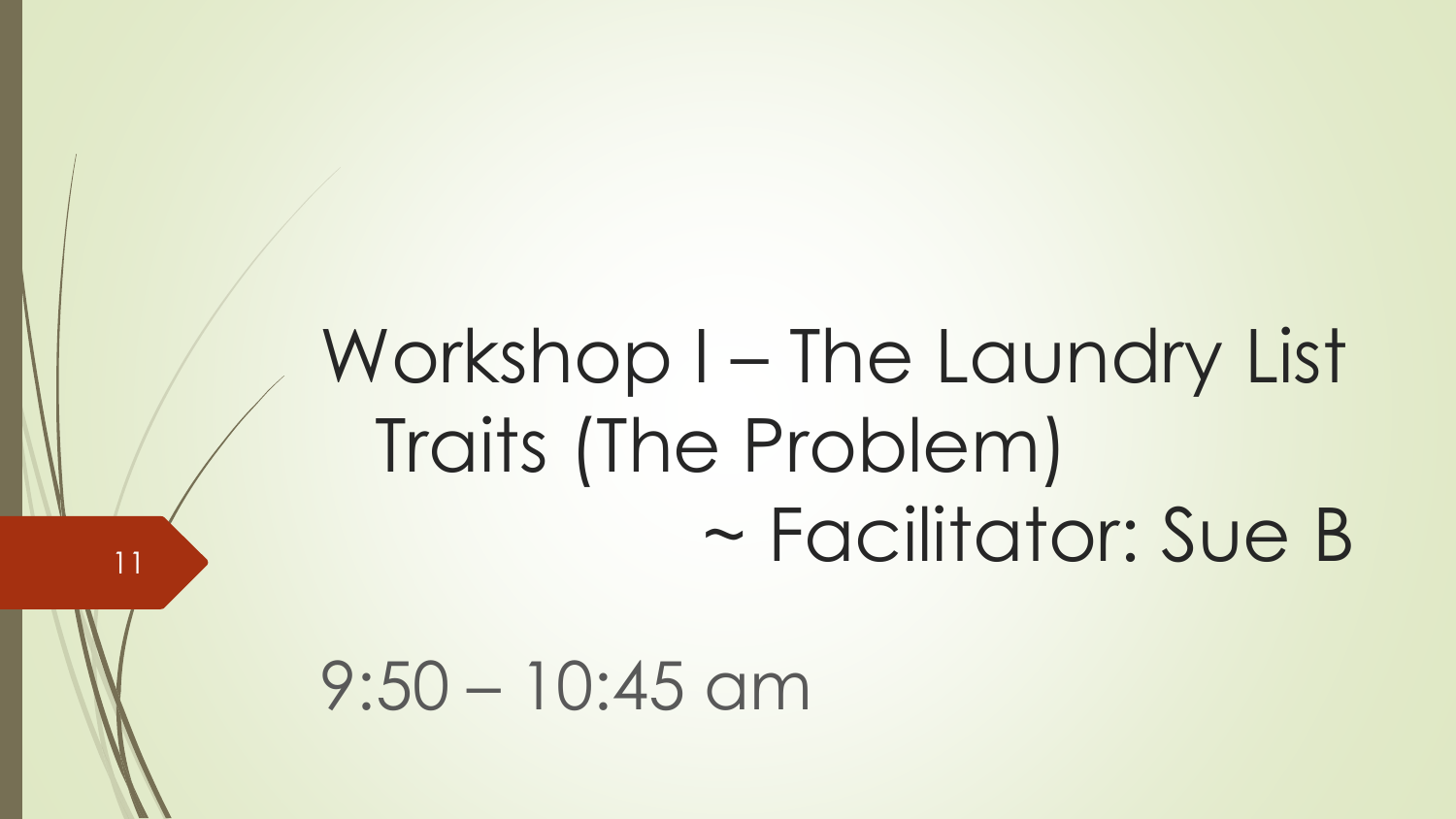### The Laundry List Traits

- What is the definition of an Adult Child?
- What is Codependency?
- What is the difference between The Laundry List and The Problem?
- Are the traits specific to adult children?
- How can the list help me?
- What do these traits describe about our personalities?
- What is The "Other" Laundry List?
- The power of the Laundry List.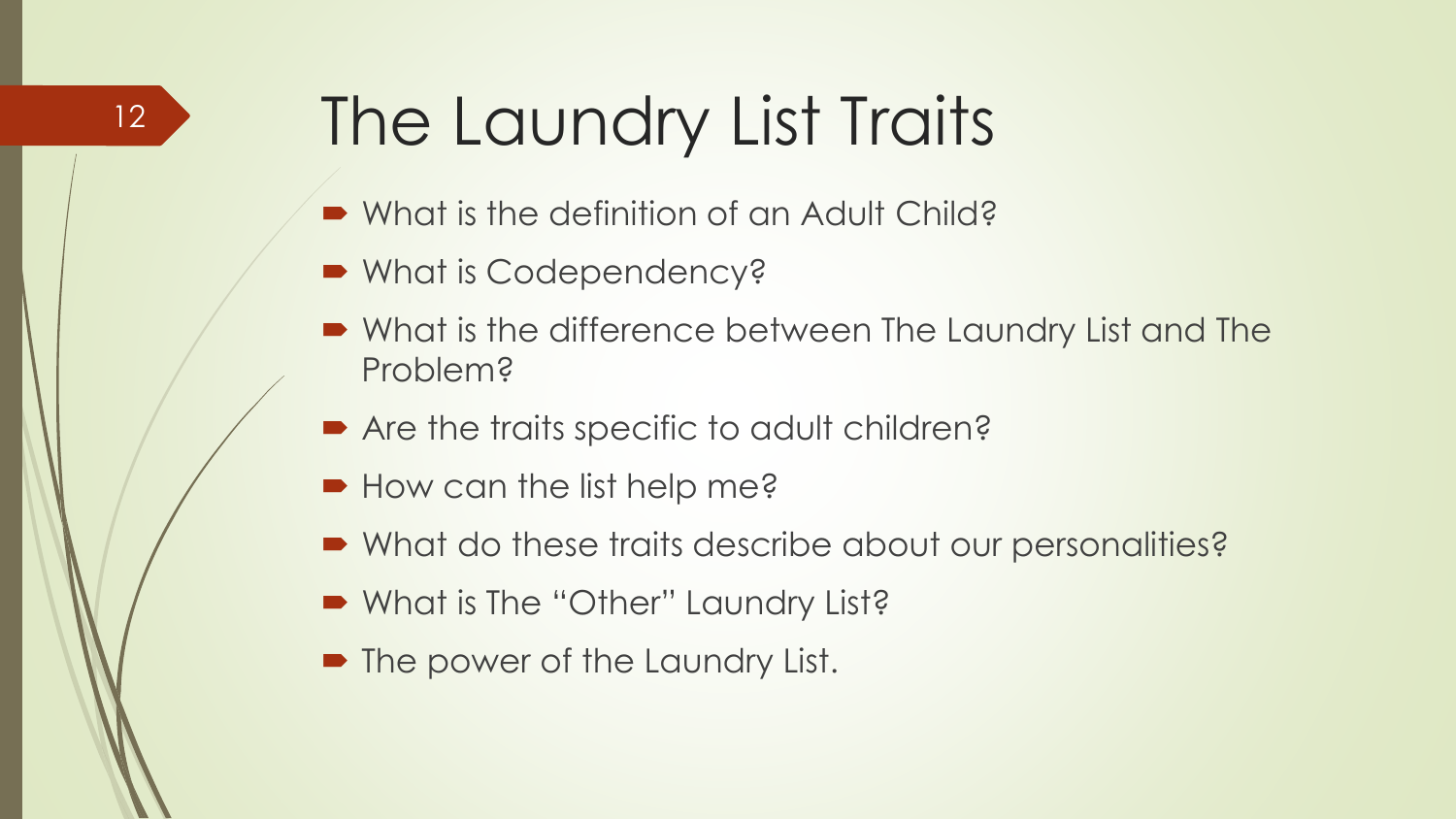#### The Laundry List Traits – A Quick Run Down

Adult children can:

- Become isolated and fear people and authority figures **(Trait 1)**
- Become approval seekers **(Trait 2)**
- Be frightened of angry people and be terrified of personal criticism **(Trait 3)**
- Become alcoholics, marry them, or both **(Trait 4)**
- View life as a victim **(Trait 5)**
- Have an overwhelming sense of responsibility and be concerned more with others than themselves **(Trait 6)**
- Feel guilty when they stand up for themselves **(Trait 7)**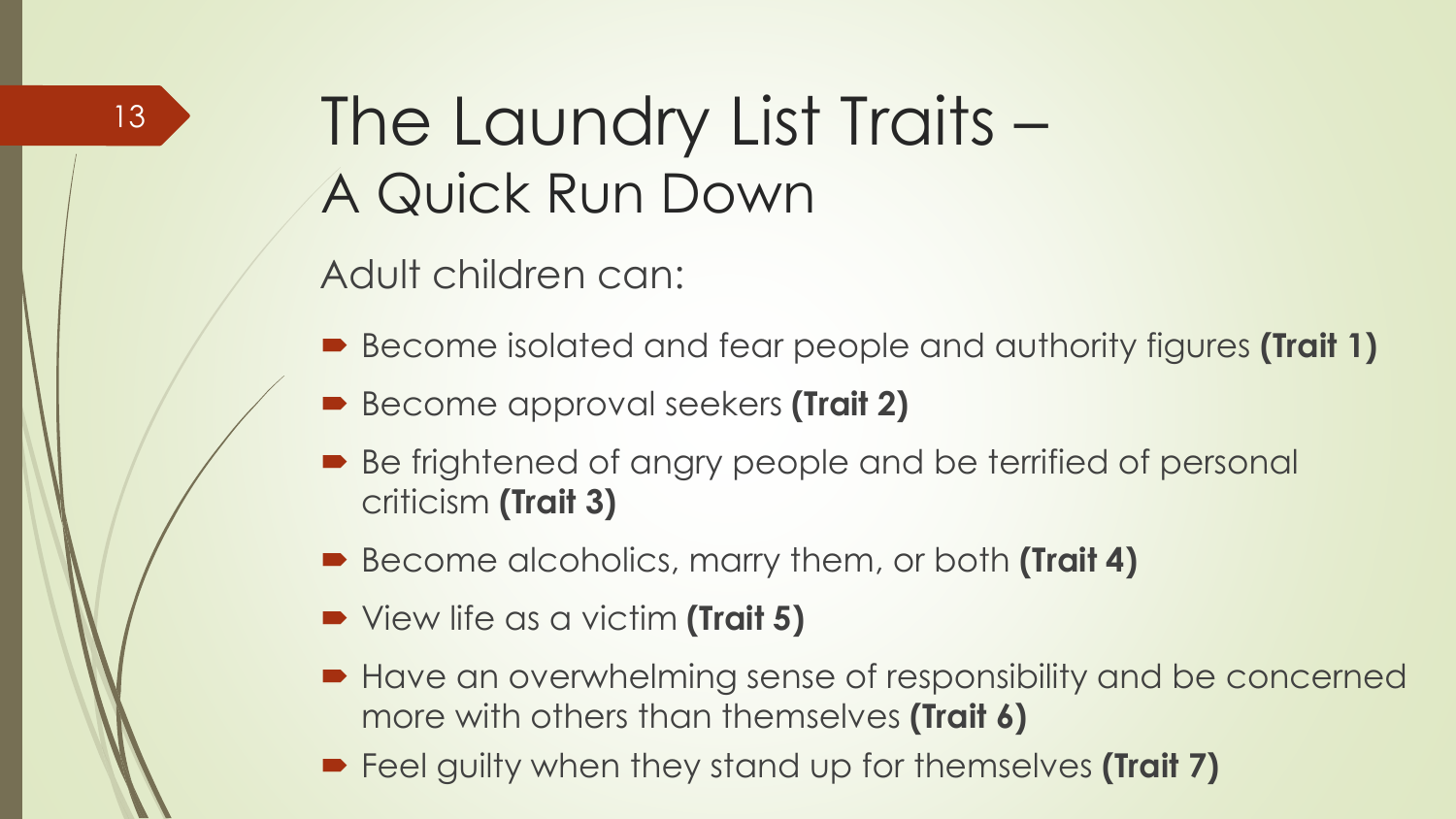#### The Laundry List Traits – A Quick Run Down (continued)

- Become addicted to excitement **(Trait 8)**
- Confuse love and pity and "Love" people who need rescuing **(Trait 9)**
- Stuff their feelings and lose the ability to feel **(Trait 10)**
- Have low self-esteem and judge themselves harshly **(Trait 11)**
- Become terrified of abandonment and do anything to hold on to a relationship **(Trait 12)**
- Become "para-alcoholics," people who take on the characteristics of the disease without drinking **(Trait 13)**
- Become reactors instead of actors **(Trait 14)**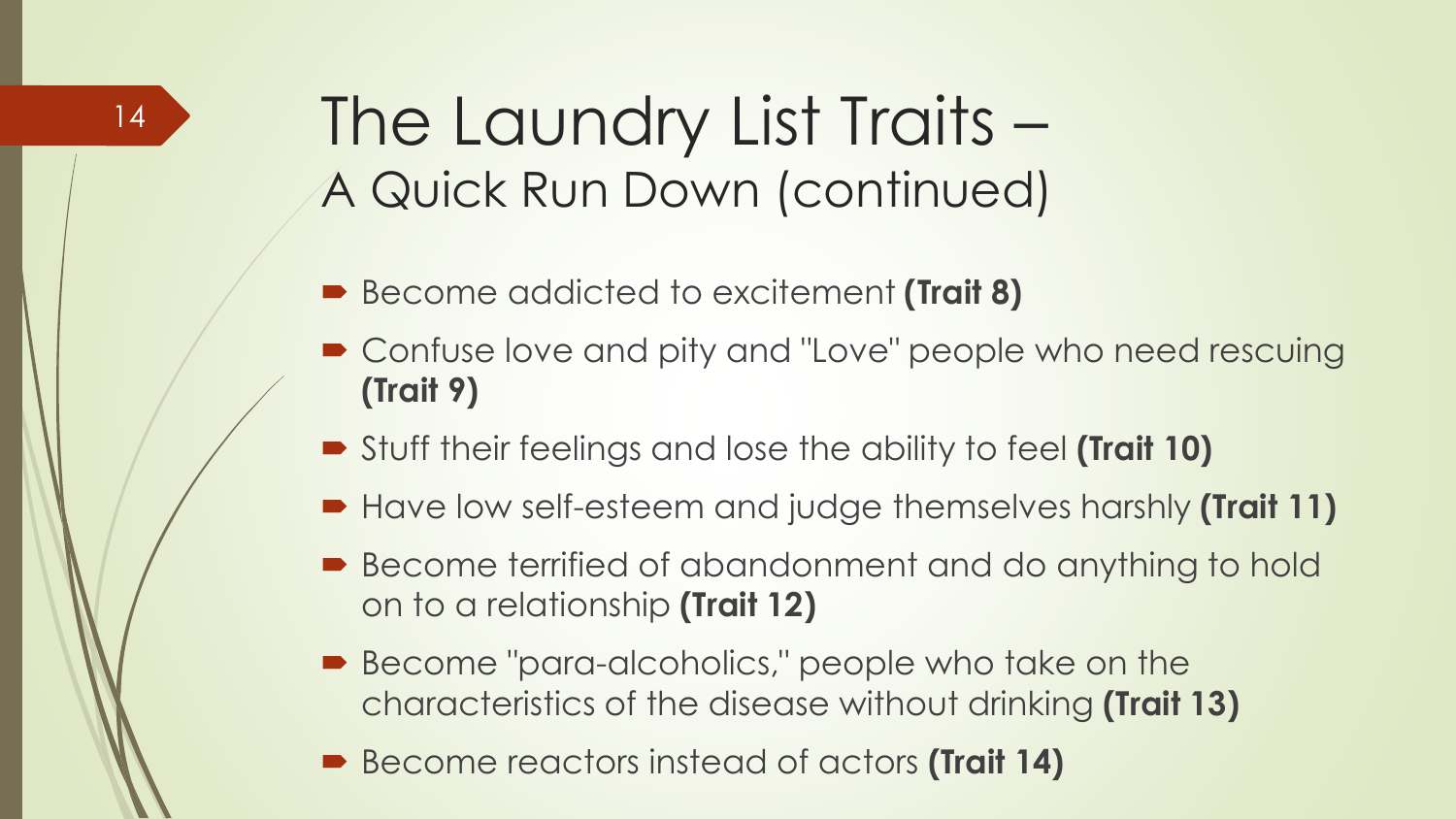### Characteristics of Adult Children

Guess at what normal behavior is.

- Have difficulty following a project through from beginning to end.
- Lie when it would be just as easy to tell the truth.
- **Judge themselves without mercy.**
- **Have difficulty having fun.**

- $\blacksquare$  Take themselves very seriously.
- Have difficulty with intimate relationships.
- Overreact to changes over which they have no control.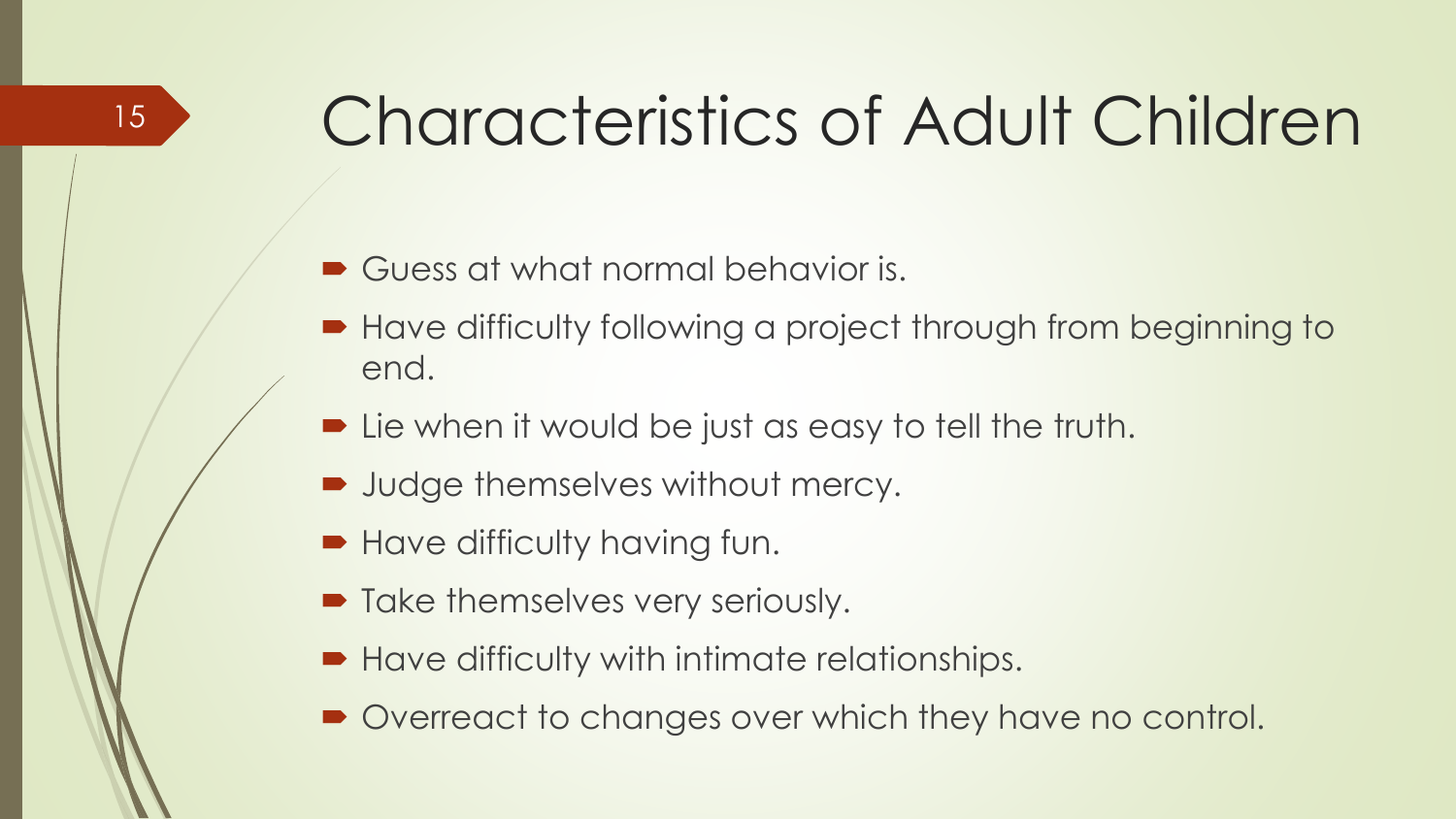### Characteristics of Adult Children

■ Constantly seek approval and affirmation.

- **Feel that they're different from other people.**
- Are super responsible or super irresponsible.
- Are extremely loyal, even in the face of evidence that the loyalty is undeserved.
- Are impulsive They tend to lock themselves into a course of action without giving serious consideration to alternative behaviors or possible consequences. This impulsively leads to confusion, self-loathing, and loss of control over their environment. In addition, they spend an excessive amount of energy cleaning up the mess.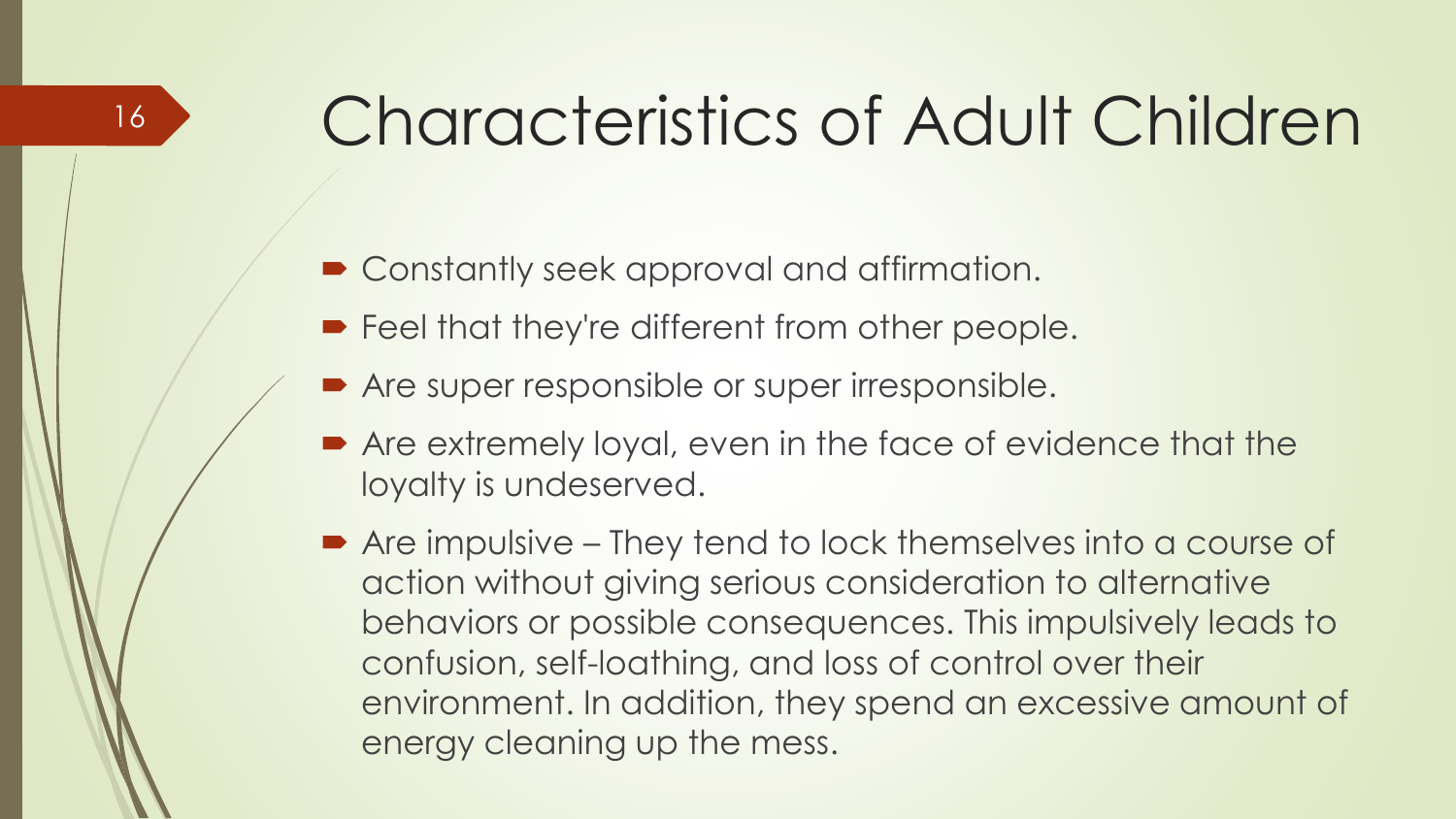### The Laundry List Traits

For the purposes of this workshop The Laundry List Traits have been grouped into four categories. Several of the Traits will belong to more than one category.

We will discuss the traits within these categories and use the prompts to help explore our thoughts, feelings, areas of improvement or success when we breakdown in to small groups of 2-3 fellow travelers.

Refer to your workbooks or presentation handouts for all prompts. There are no right or wrong answers.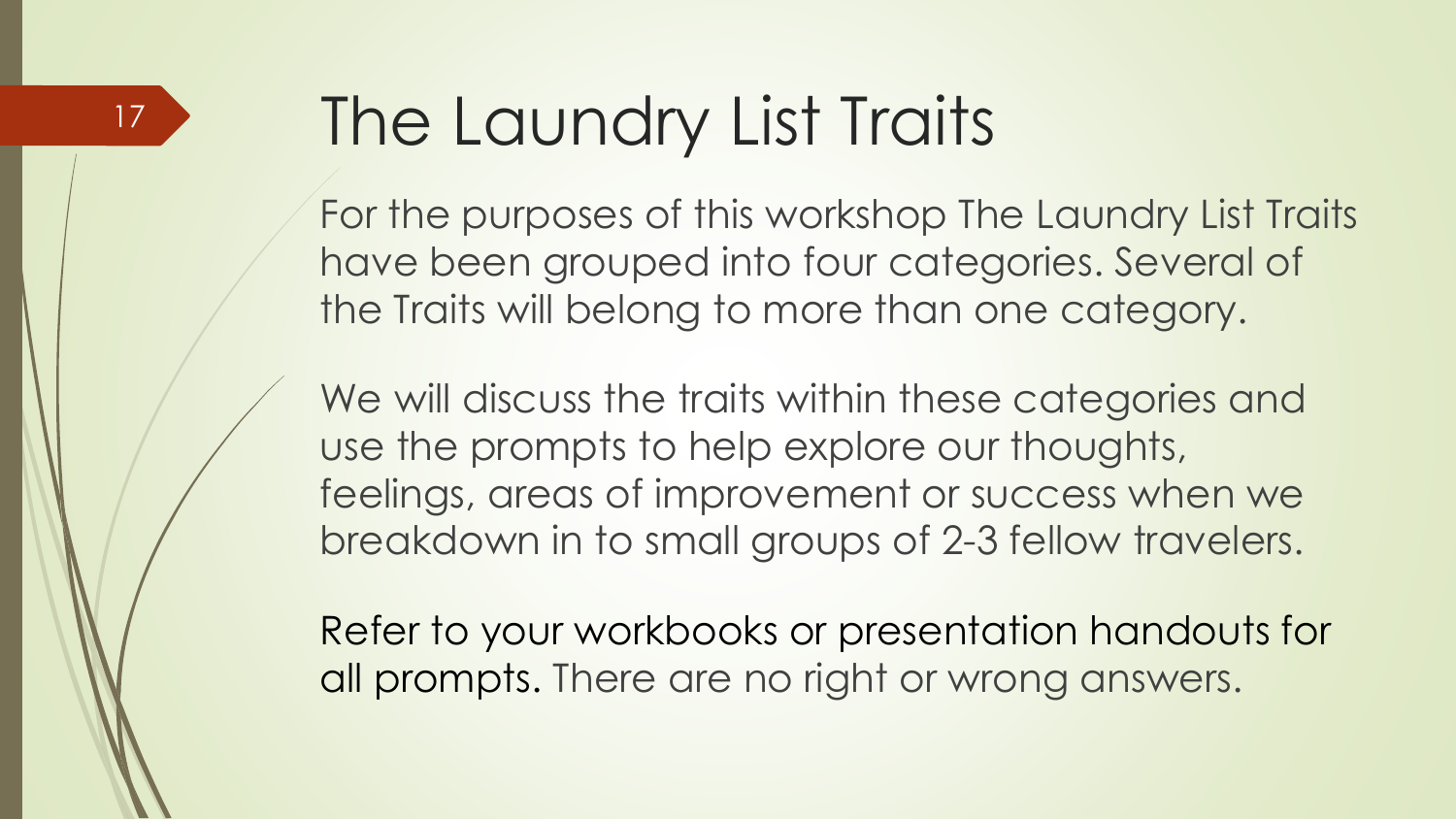The Laundry List Traits Categories ■ Fear – Traits 1, 3, 7, 8 & 12 ■ Shame – Traits 5, 6, 9, 10, 11, 13 & 14  $\blacksquare$  Isolation – Traits 1, 6, 8, & 10 Approval & Acknowledgement: Being Seen & Heard – Traits 2, 4, 6, 7, 8, 12, & 14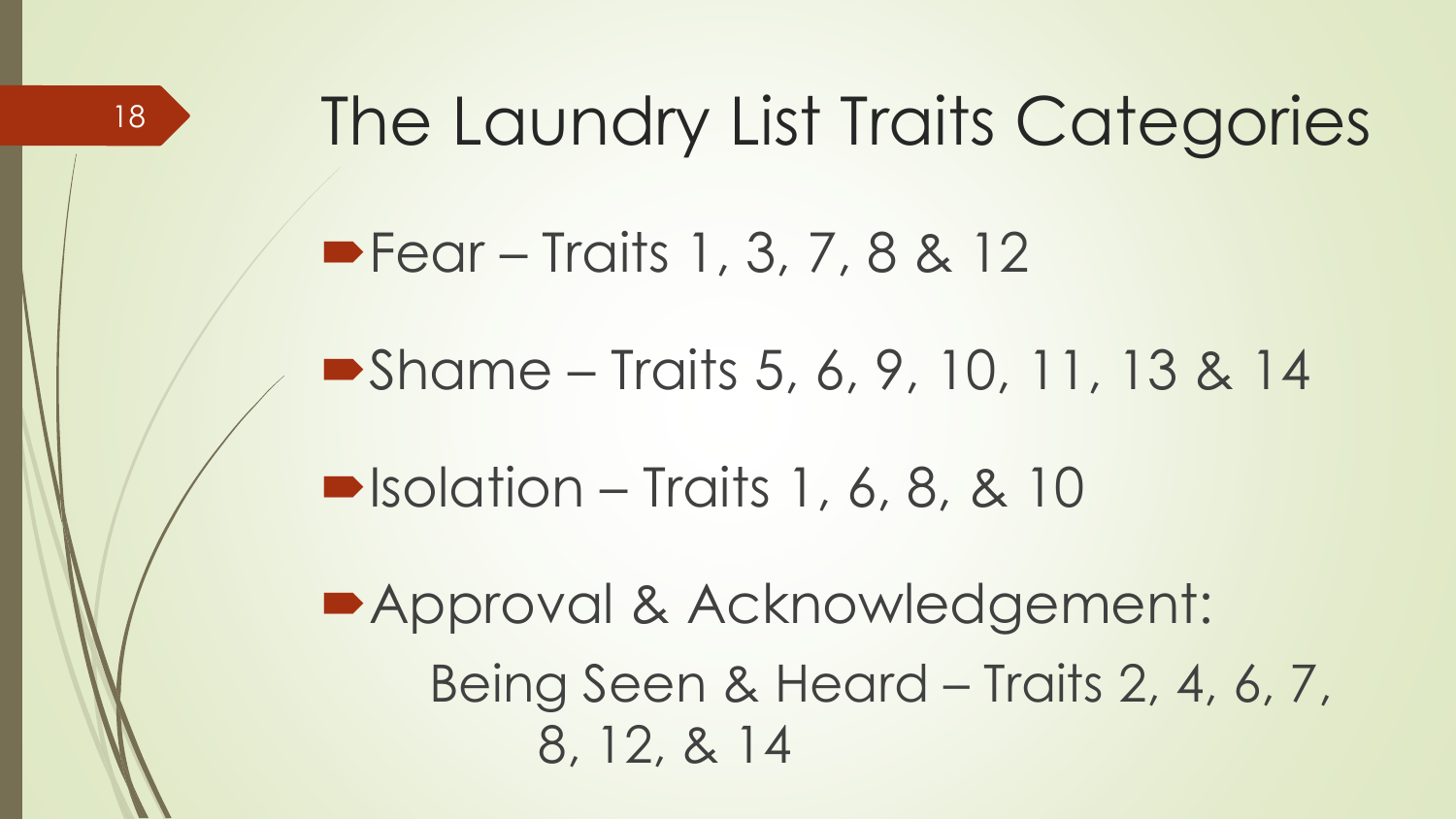### The Laundry List Traits – Fear

#### $\blacksquare$  Traits 1, 3, 7, 8 & 12

- Become isolated and fear people and authority figures **(Trait 1)** Prompt: (Pg. 5, #7; Pg. 6, #3)
- Be frightened of angry people and be terrified of personal criticism **(Trait 3)** Prompt: ( Pg. 24, #1&2; Pg. 25&26; #1&2)
- Feel guilty when they stand up for themselves **(Trait 7)** Prompt: (Pg. 68, #3; Pg. 69, #1)
- Become addicted to excitement **(Trait 8)** Prompt: (Pg. 78, #4; Pg. 79, #1)
- Become terrified of abandonment and do anything to hold on to a relationship **(Trait 12)** Prompt: (Pg. 123, #3; Pg. 125, #3)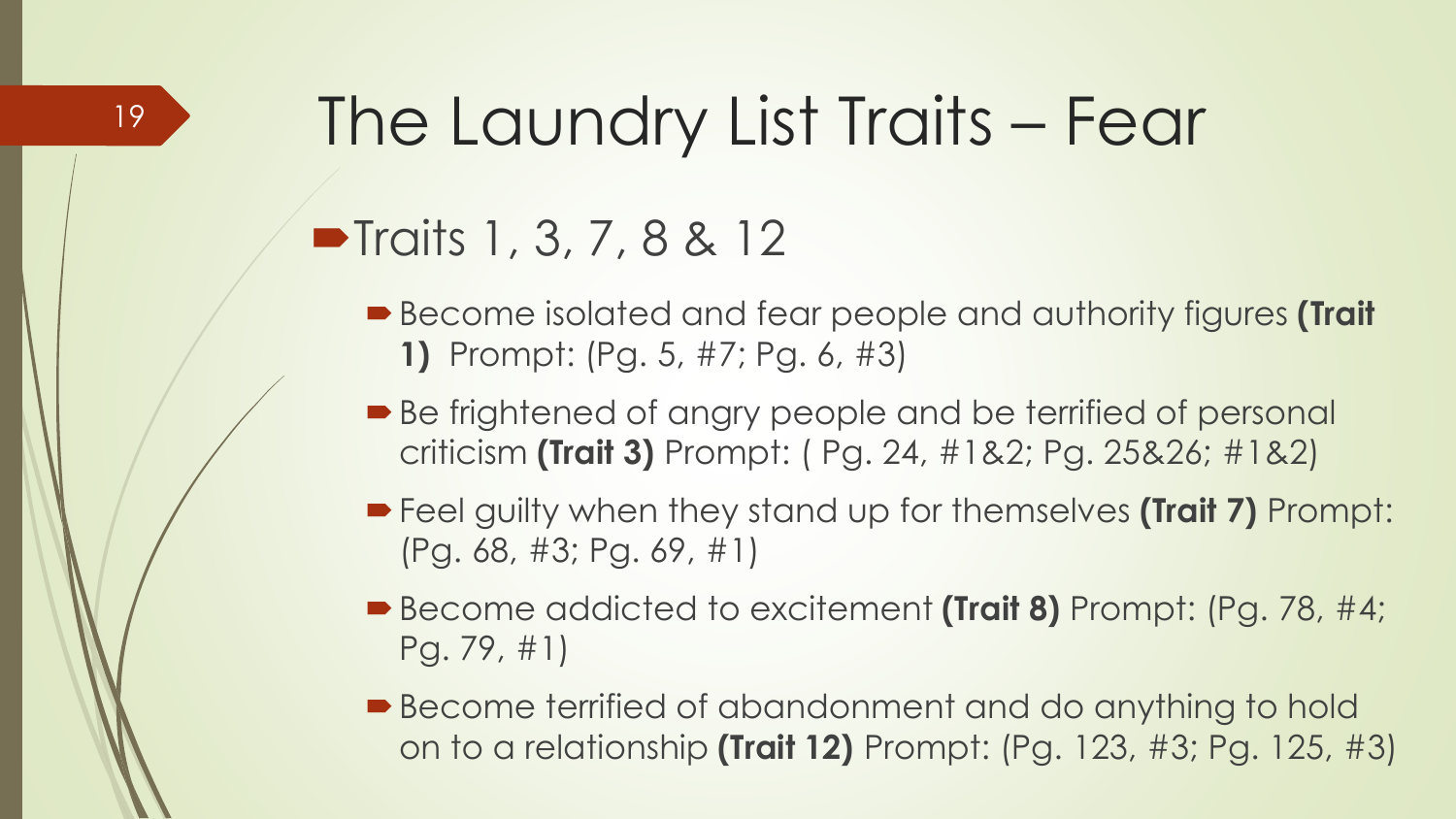### The Laundry List Traits – Isolation

#### $\blacksquare$  Traits 1, 6, 8, & 10

- Become isolated and fear people and authority figures **(Trait 1)** Prompt: (Pg. 5, #7; Pg. 6, #3)
- Have an overwhelming sense of responsibility and be concerned more with others than themselves **(Trait 6)** Prompt: (Pg. 54, #2; Pg. 57; #11)
- Become addicted to excitement **(Trait 8)** Prompt: (Pg. 78, #4; Pg. 79, #1)
- Stuff their feelings and Lose the ability to feel **(Trait 10)** Prompt: (Pg. 100, #2; Pg. 101, #2)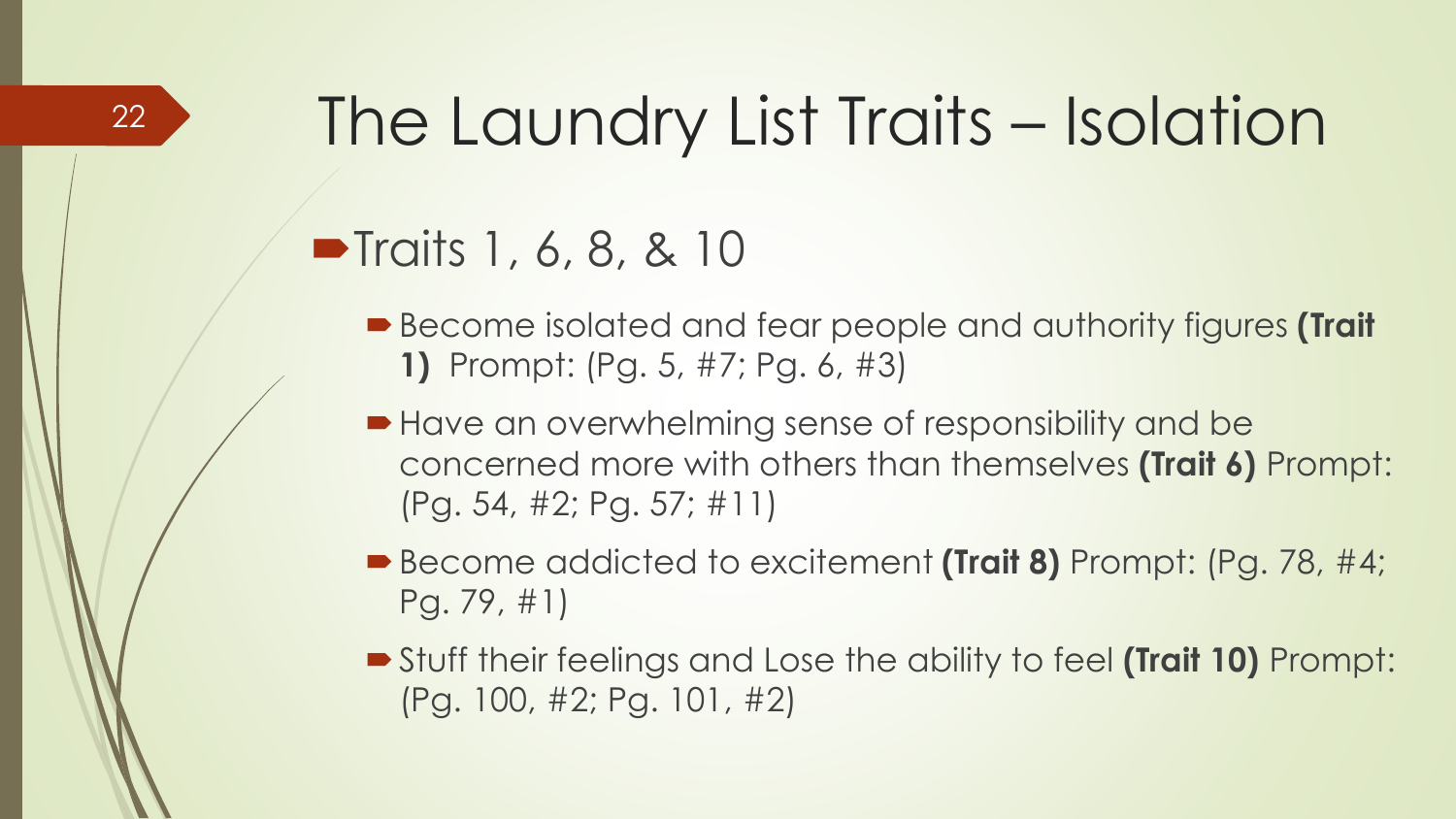#### The Laundry List Traits – Approval & Acknowledgement: Being Seen & Heard  $\blacksquare$  Traits 2, 4, 6, 7, 8, 12, & 14

- Become approval seekers **(Trait 2)** Prompt: (Pg. 14, #1; Pg. 16; #6)
- Become alcoholics, marry them, or both **(Trait 4)** Prompt: (Pg. 34, #4; Pg. 36; #2&3)
- Have an overwhelming sense of responsibility and be concerned more with others than themselves **(Trait 6)** Prompt: (Pg. 54, #2; Pg. 57; #11)
- Feel guilty when they stand up for themselves **(Trait 7)** Prompt: (Pg. 68, #3; Pg. 69, #1)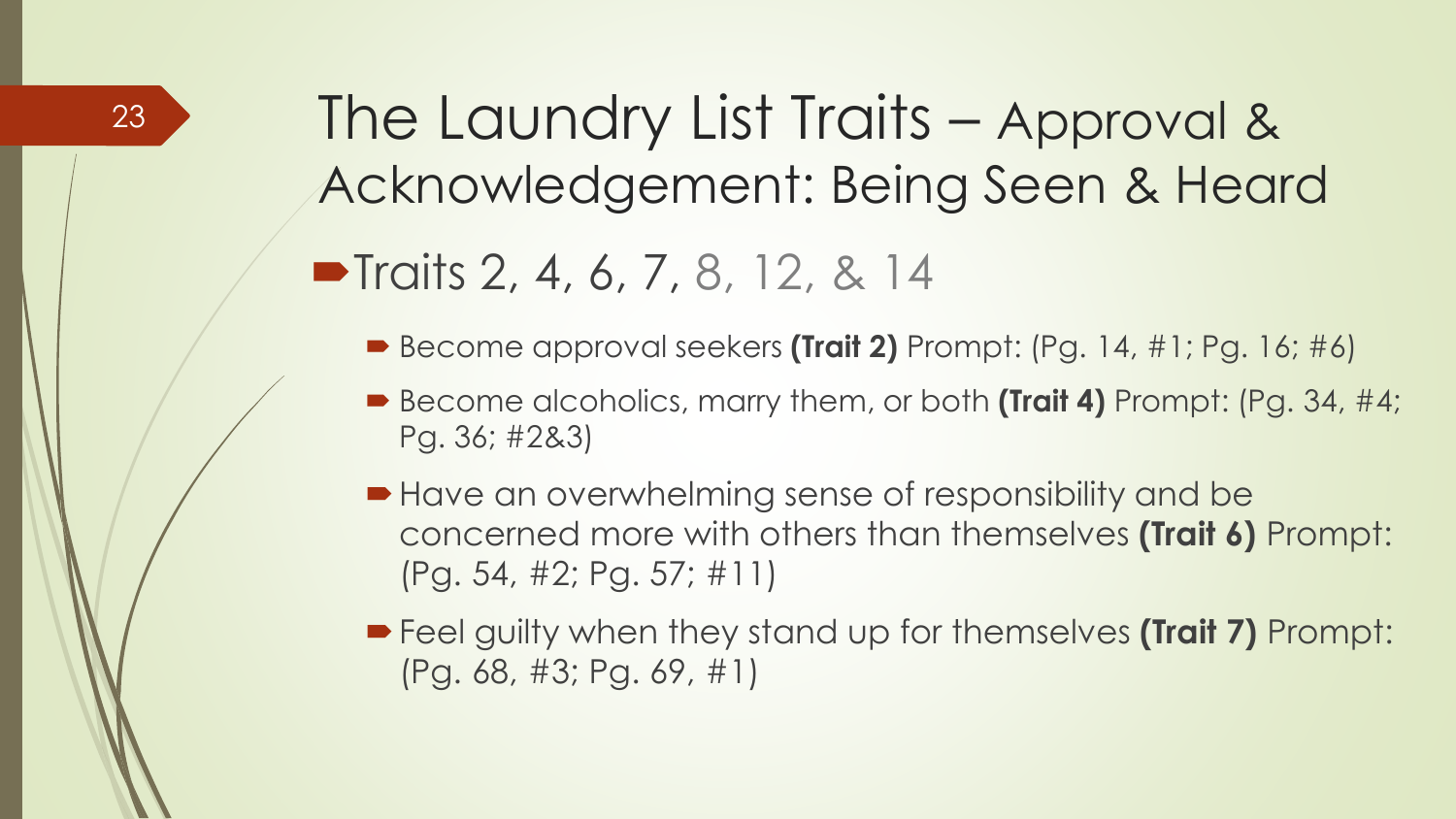The Laundry List Traits – Approval & Acknowledgement: Being Seen & Heard

 $\blacksquare$  Traits 2, 4, 6, 7, 8, 12, & 14

- Become addicted to excitement **(Trait 8)** Prompt: (Pg. 78, #4; Pg. 79, #1)
- Become terrified of abandonment and do anything to hold on to a relationship **(Trait 12)** Prompt: (Pg. 123, #3; Pg. 125, #3)
- Become reactors instead of actors **(Trait 14)** Prompt: (Pg. 145, #3; Pg. 146; #2)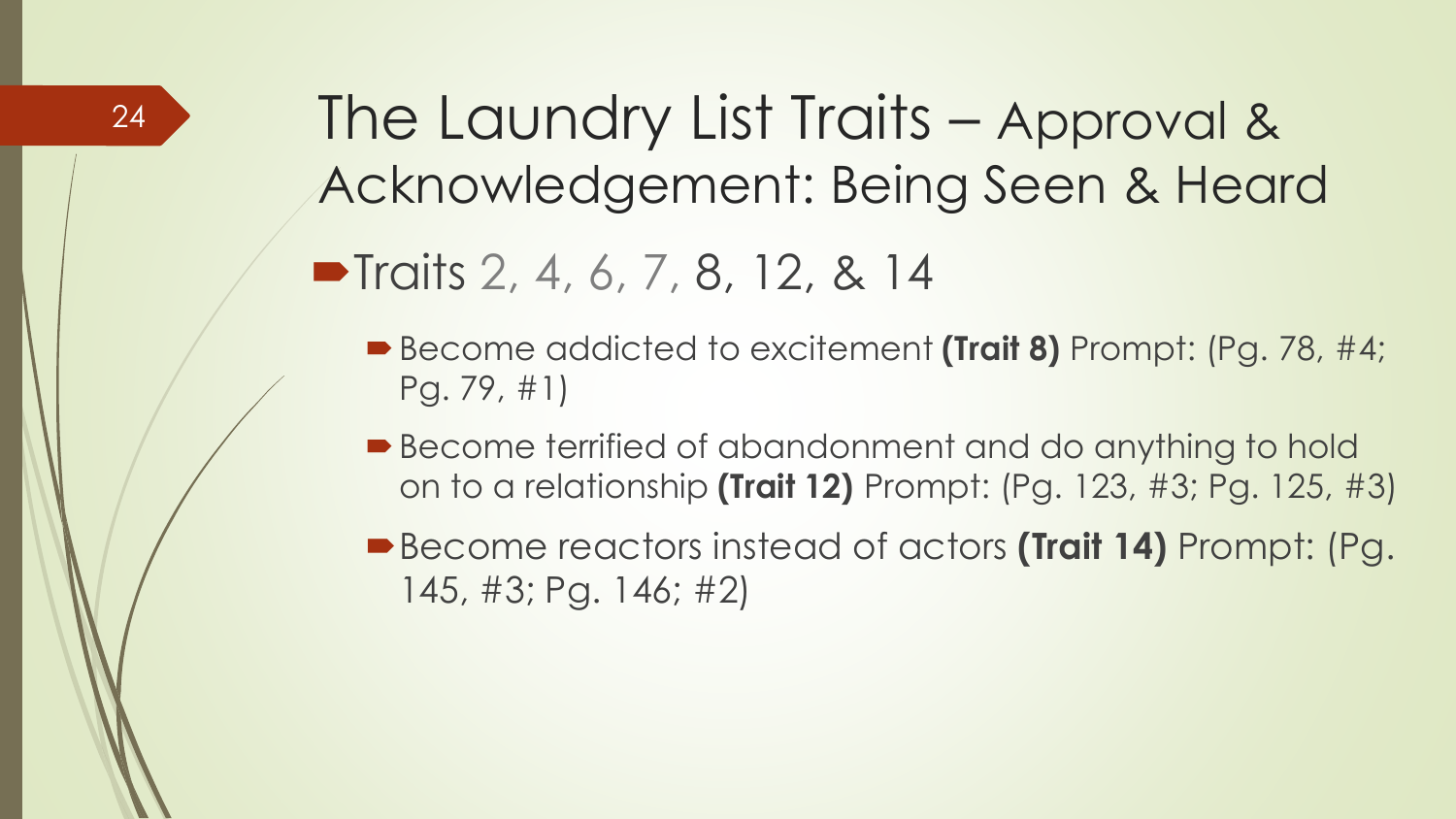Personal Needs Break

10:45 – 10:55 am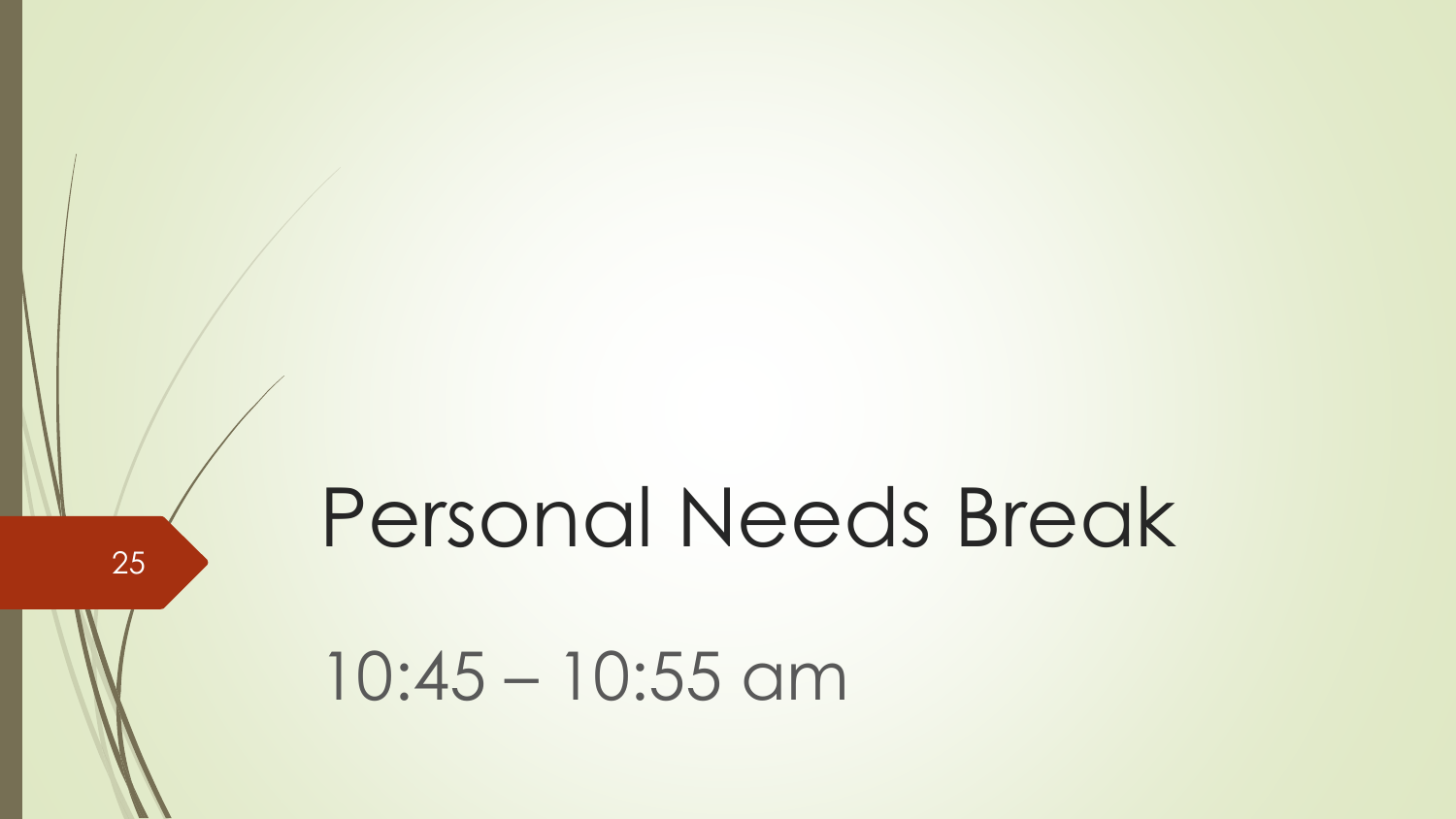## Meditation Practice ~ Guide: Kirsten D.

10:55 – 11:20 am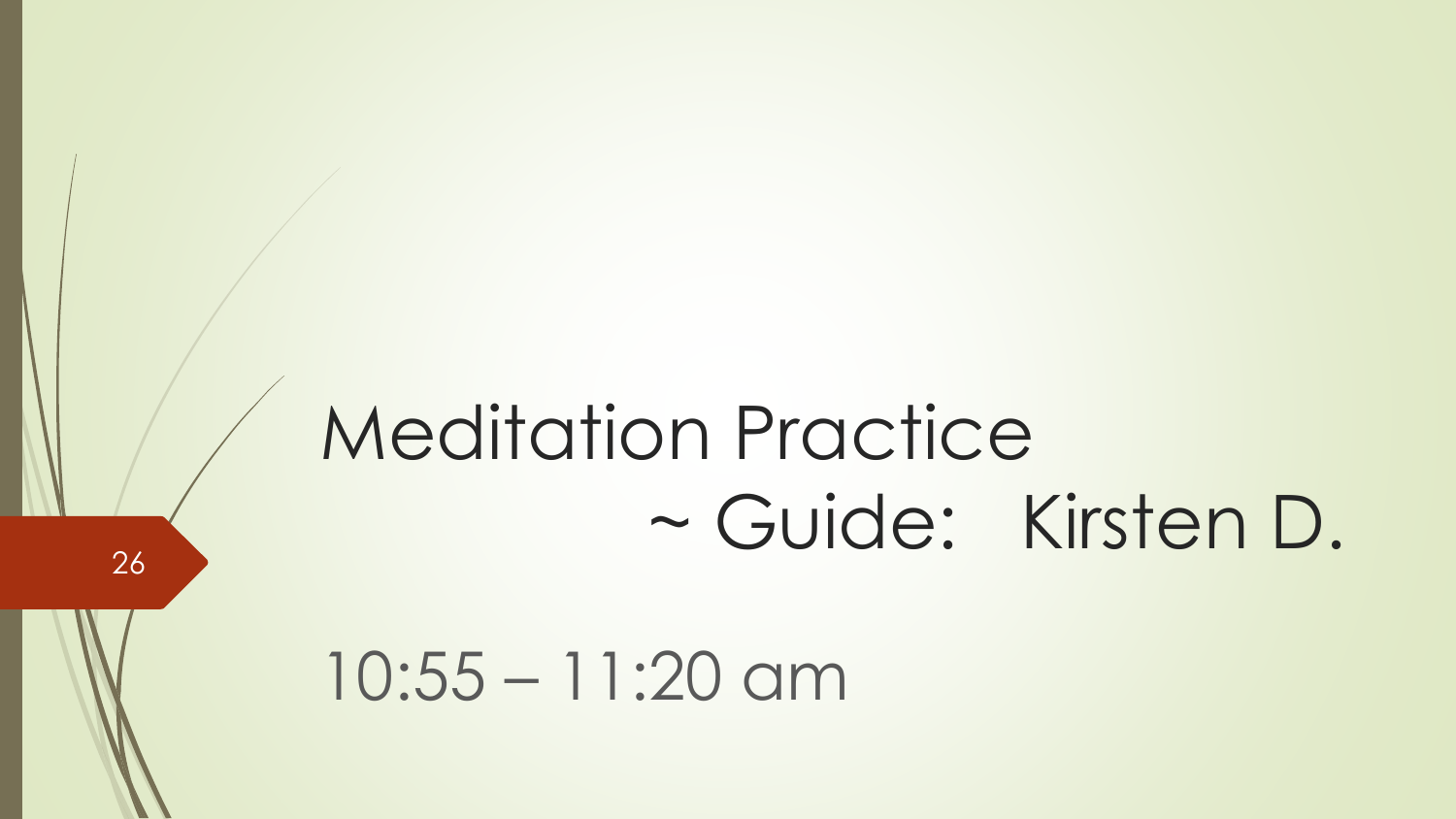### Reflections for Lunch-time Discussions ~ "What's up?"

11:20 – 11:30 am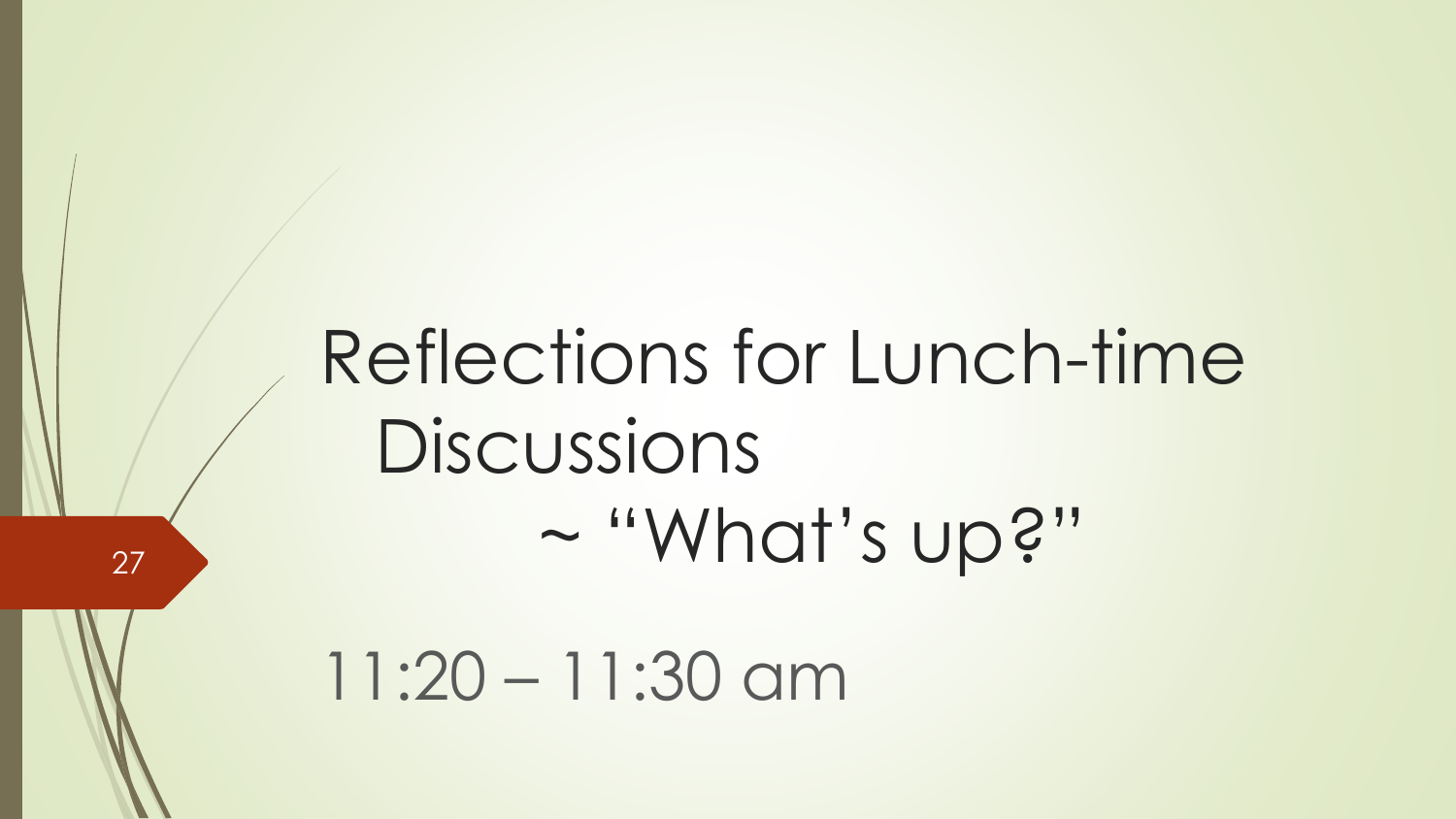### Lunch Break

28

11:30 am – 12:35 pm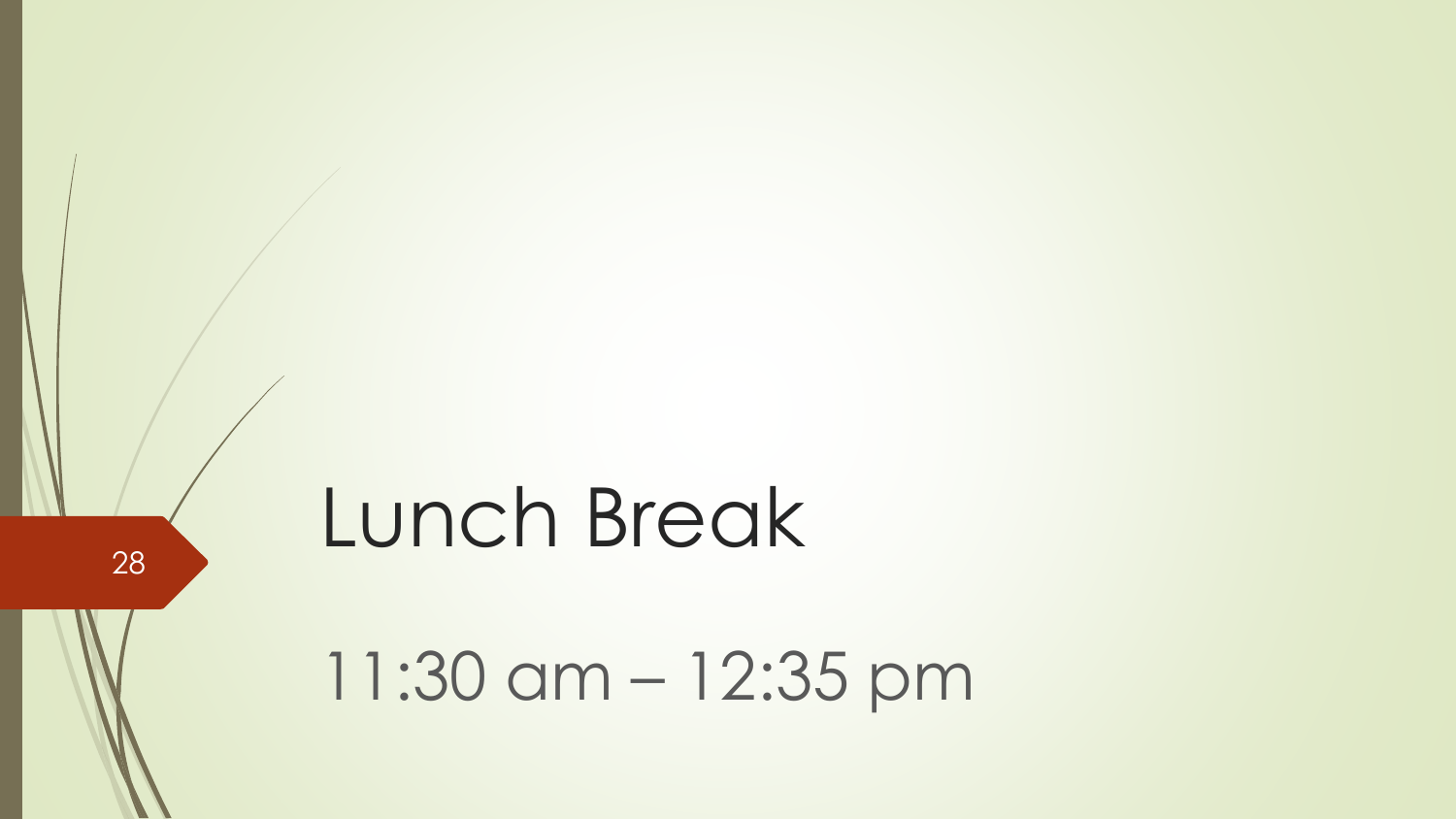## Gatherings from Lunch Discussion

12:35 – 12:45 pm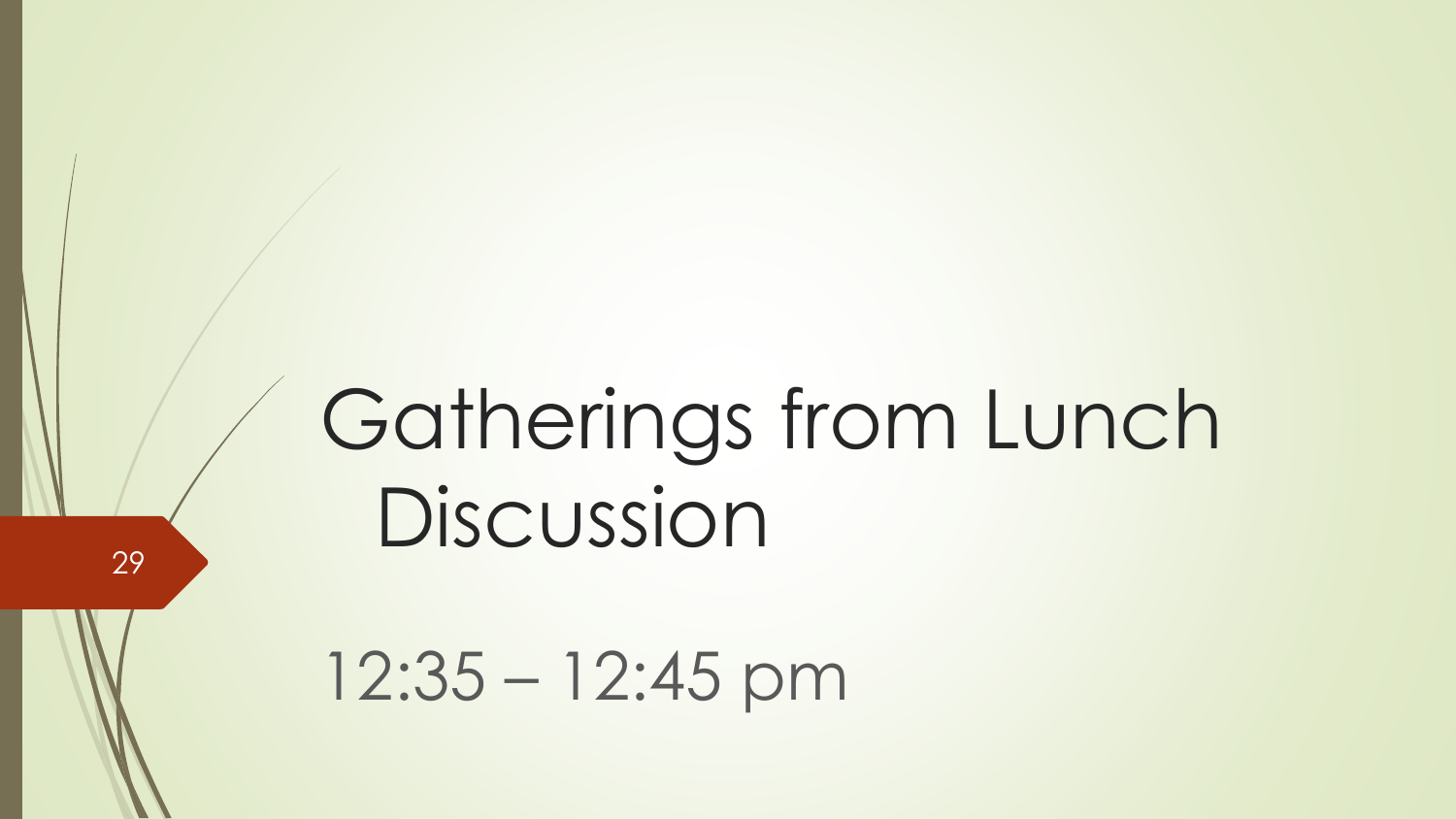### Workshop 2 – Inner Child / Loving Parent ~ Facilitator: Brad

12:45 – 1:35 pm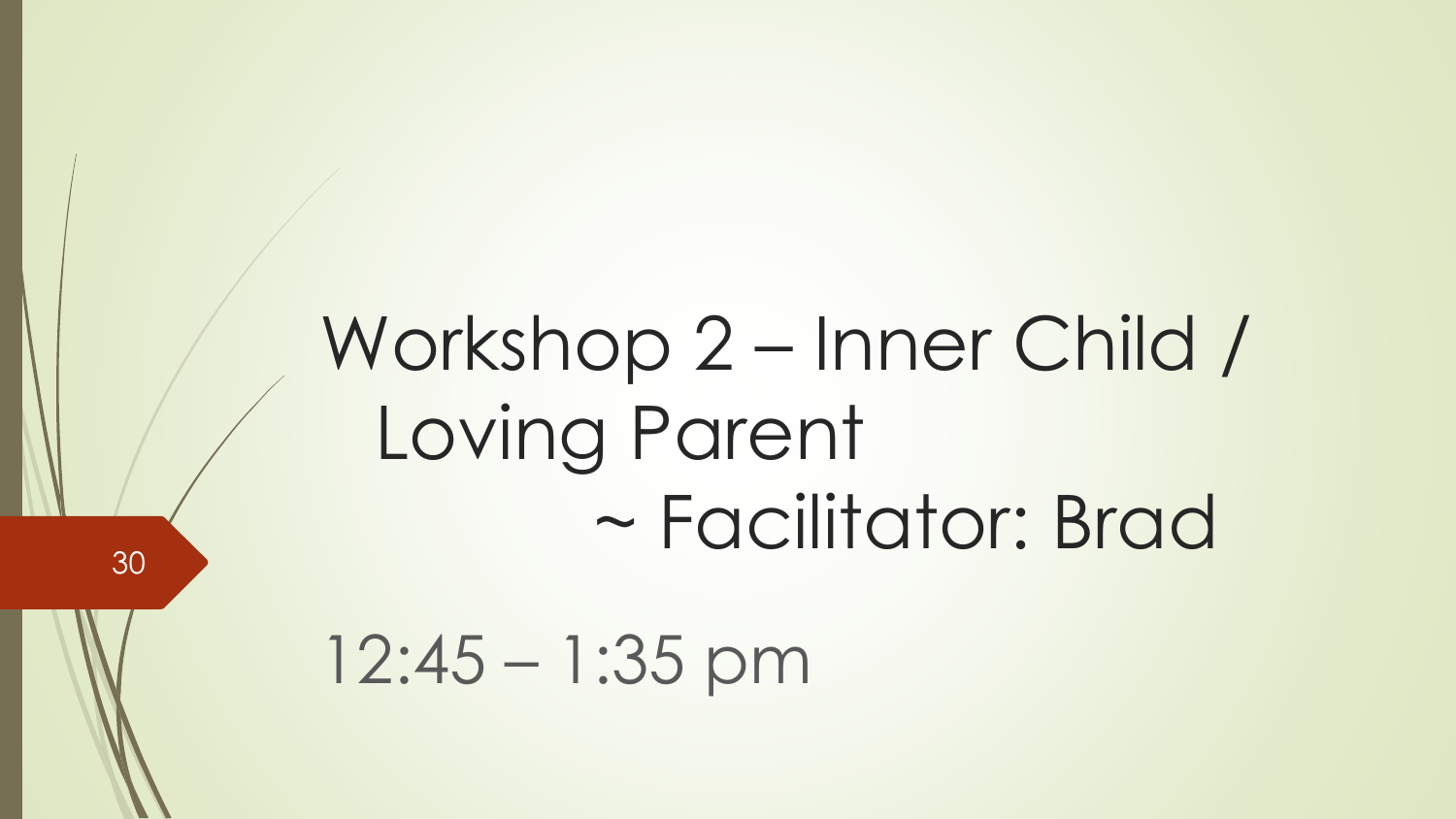#### Overview for Inner Child / Loving Parent

■ Why inner child work?

- The term inner child
- ■Identify our inner child(ren)
- Connect with our inner child(ren)

If time allows:

- Clashes with our inner child(ren)
- **Working with our true selves**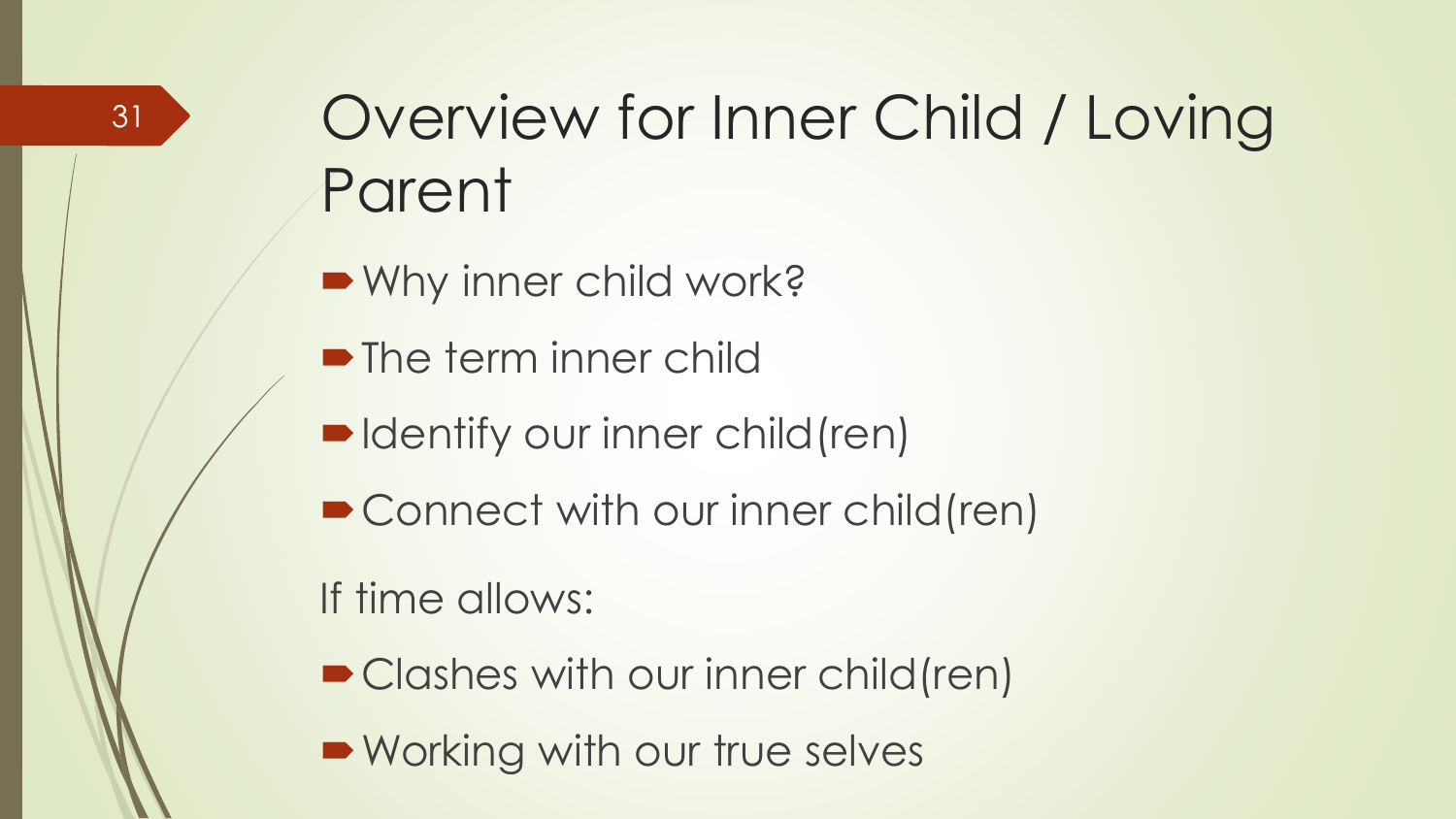### Defining the inner child – there is confusion

■ Inner child + true self = Red Book inner child

- The original self, before the laundry list traits
- The self most in touch with a higher power
- Also as a result of our dysfunctional homes
- **Angry**
- Hidden, Lost
- Fuels self destructive behaviors
- **Demoglem** Looking at the inner child and true self separately
	- My 12 year old inner child is always 12
	- $\blacksquare$  True Self = our best self
- The many inner children we hold inside
	- I have a 20 year old inner child (older inner children I treat differently)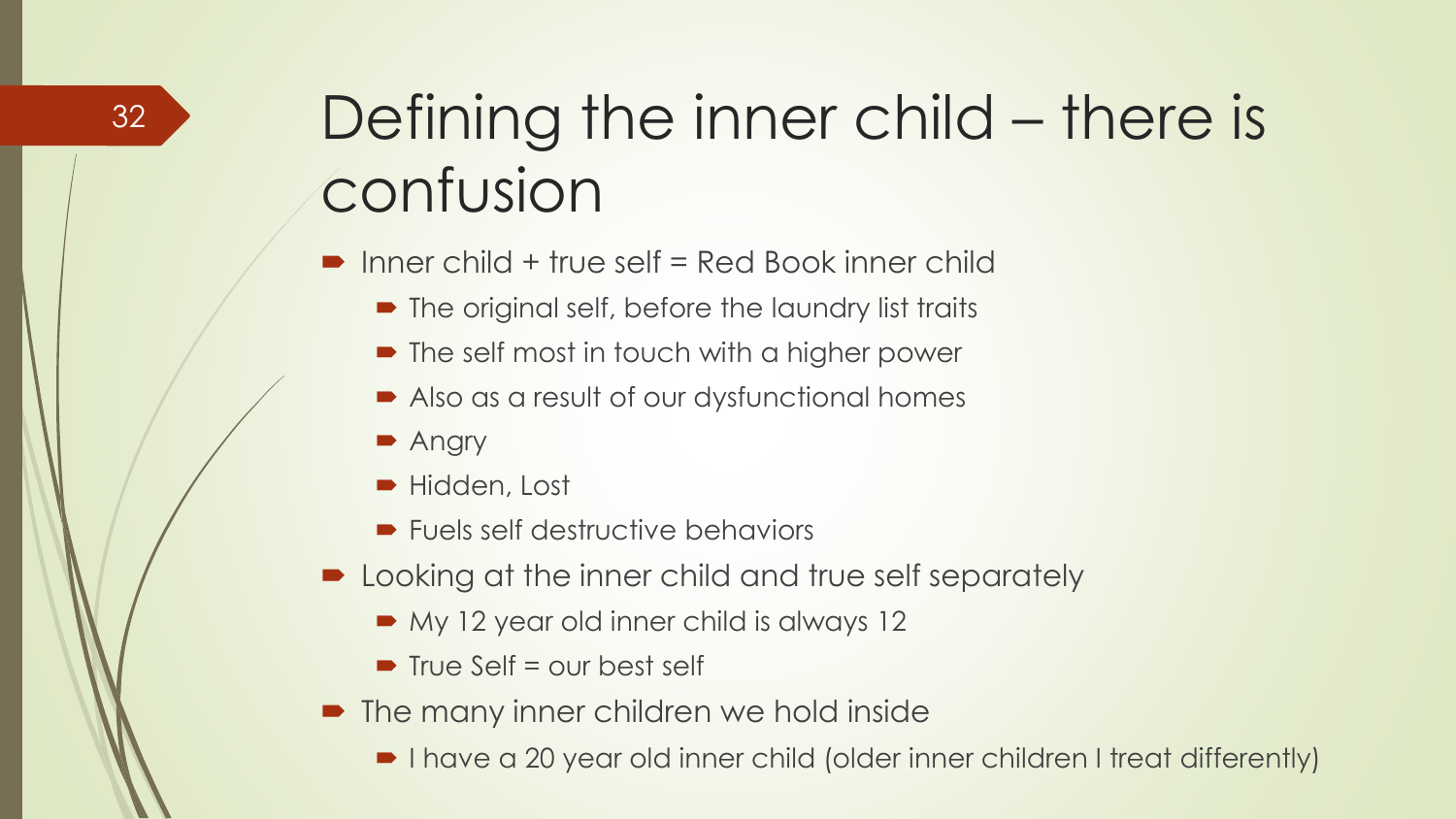#### Identifying our inner children

**• The inner children I hold within are:** 

- Significant experiences that happened in childhood or later
- I often got stuck here so the inner child was created
- **Each inner child may have a dominant feeling**

• My inner child's feelings may line up with a laundry list trait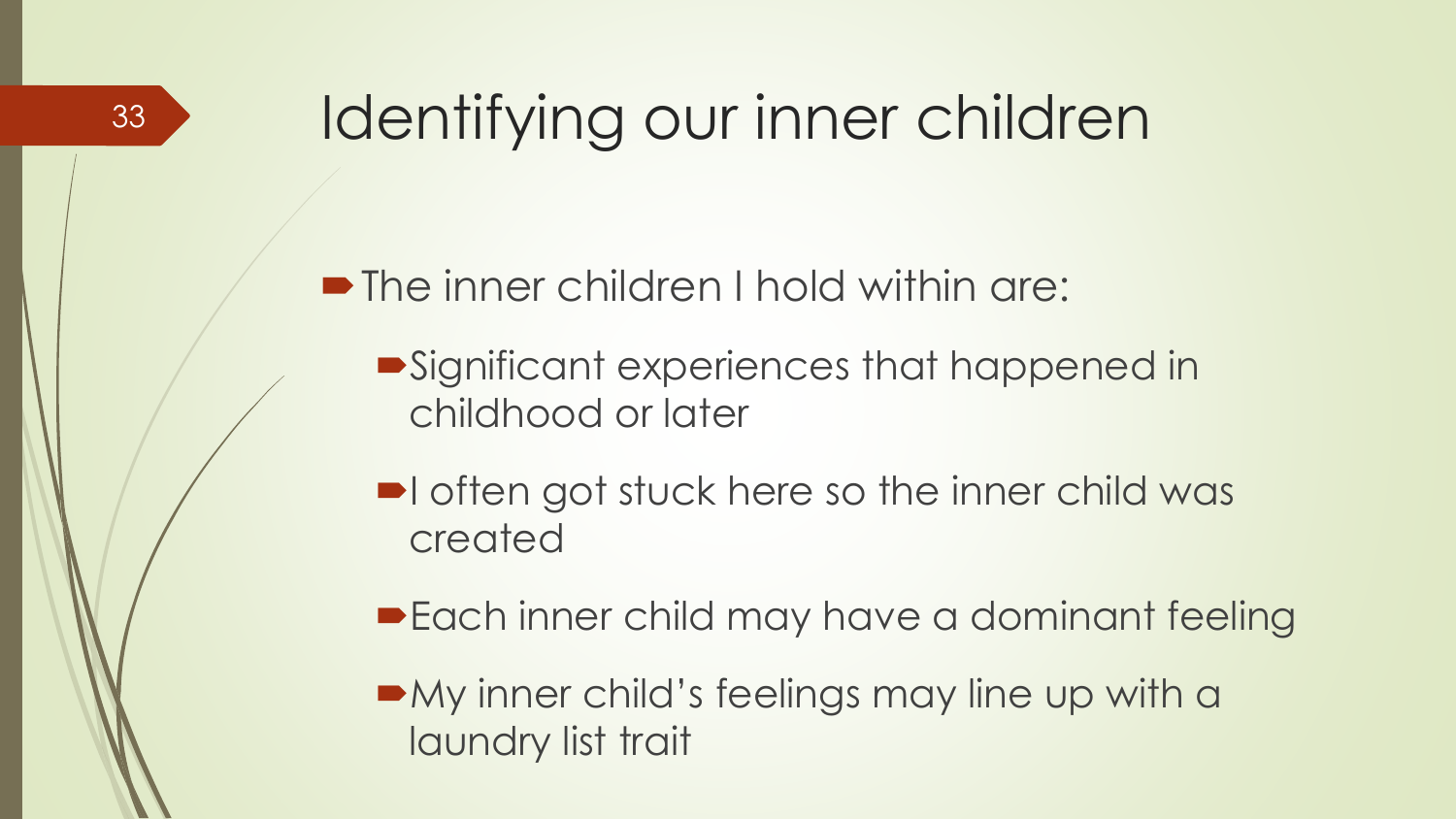### Connecting with your inner child

- In order to make space for the true self to emerge, I need to comfort/connect with my inner children
- Is my inner child trying to be responsible for adult actions?(work, relationship)
- Comfort
	- Informing our inner child that he/she is not responsible for our adulf lives AND they did an awesome job of getting us here
	- Safe comforting visualization with you as the inner loving parent
	- Replaying parenting with you as the parent, giving them what they missed
	- **Examing into my higher power for support**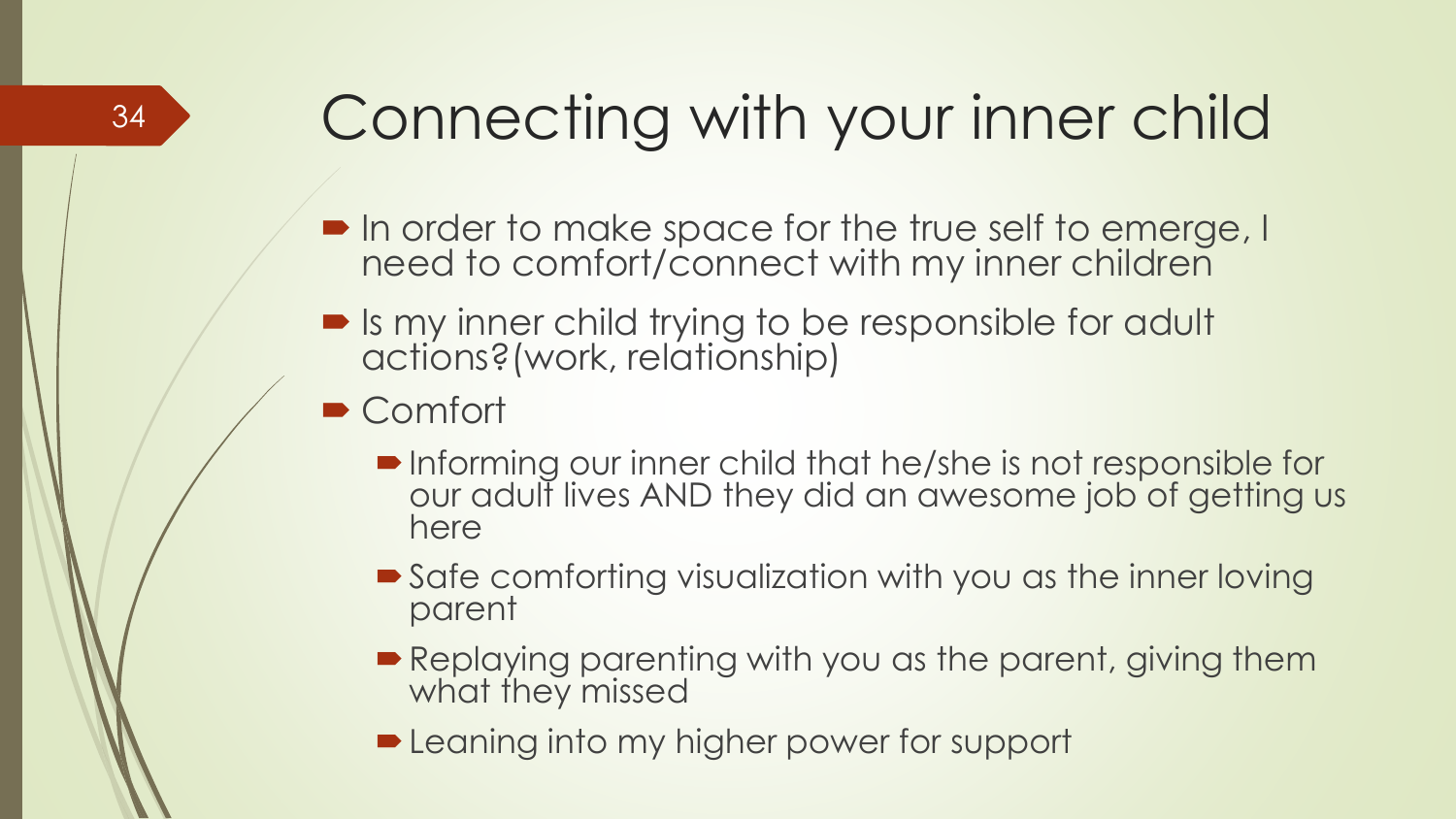### What should my inner child be doing?

All inner children: feeling safe/appreciated

■ Younger inner children: playing

■ Older inner children: Sharing with them what you have now, but they did not have then (e.g accomplishment, connection, rewarding relationships)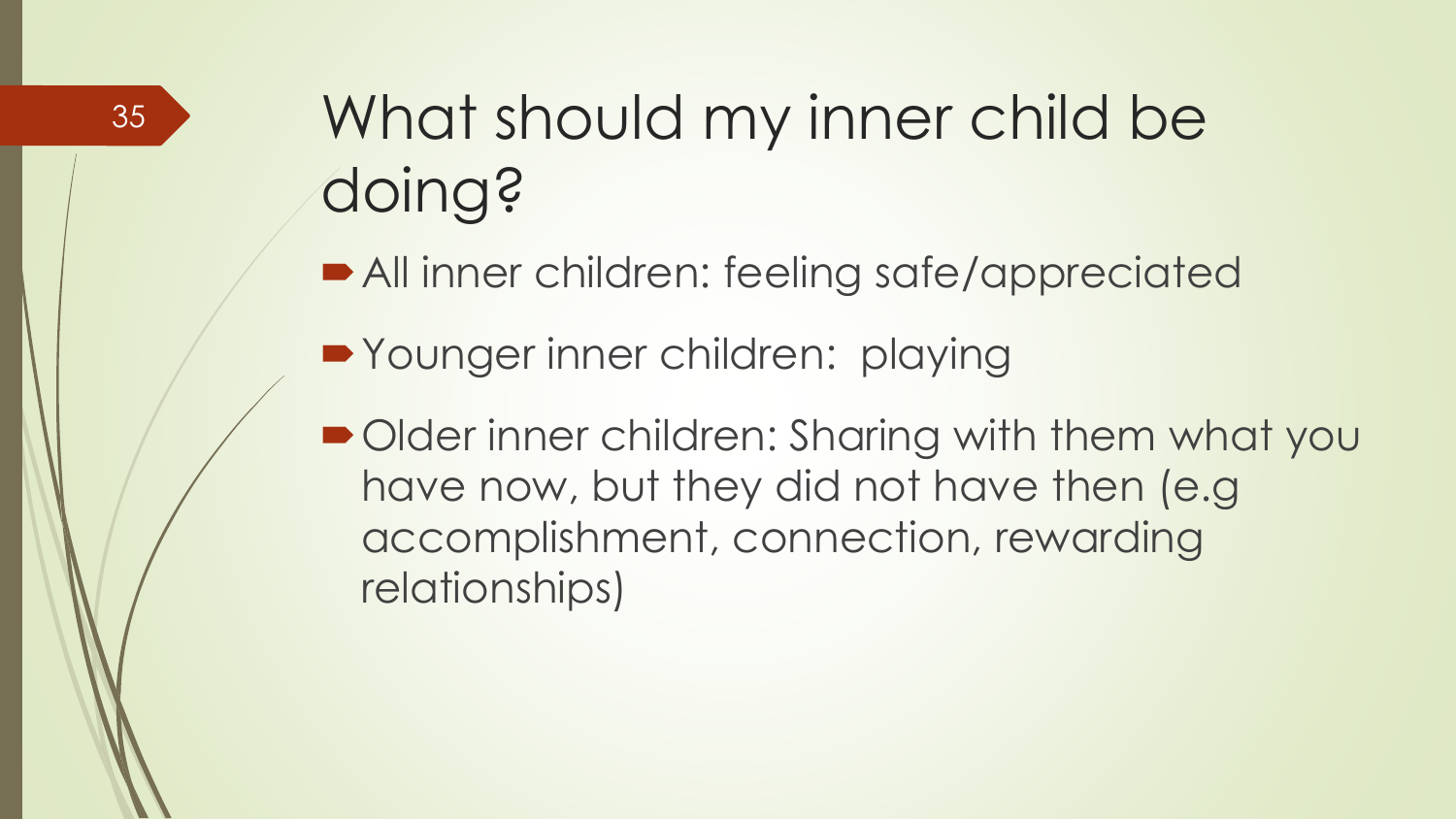#### Clashing with the inner child

• When the inner child is:

- **Demanding**
- **Blaming**
- Made into a little god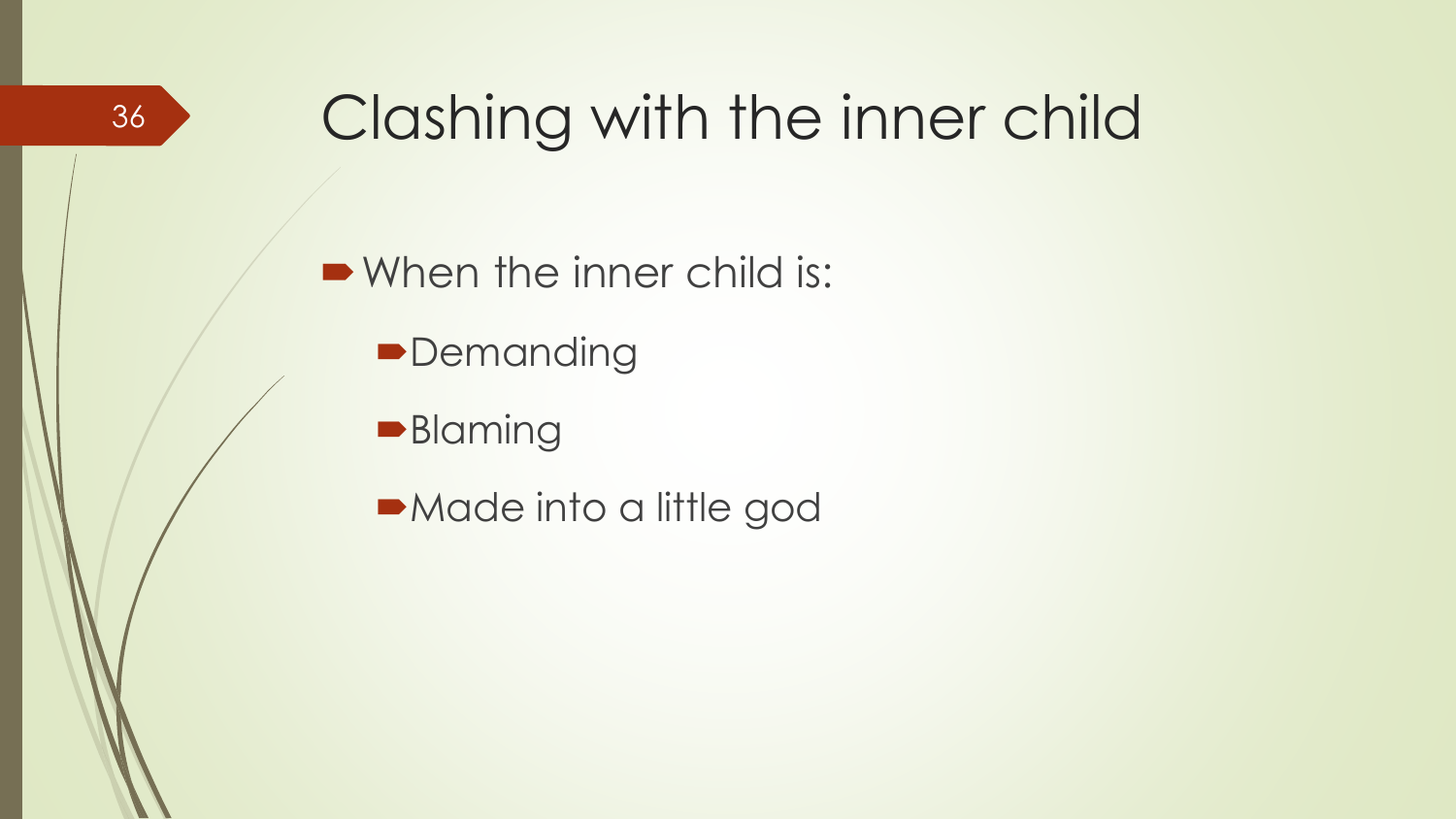#### What is my true self?

- $\blacksquare$  My true self is me without the laundry list traits
- $\blacksquare$  My true self is the loving parent that can comfort my inner child
- $\blacksquare$  My true self is my best me
- My true self is not perfect
	- 2nd response is where I focus
	- ■1st response gets better but may not "go away"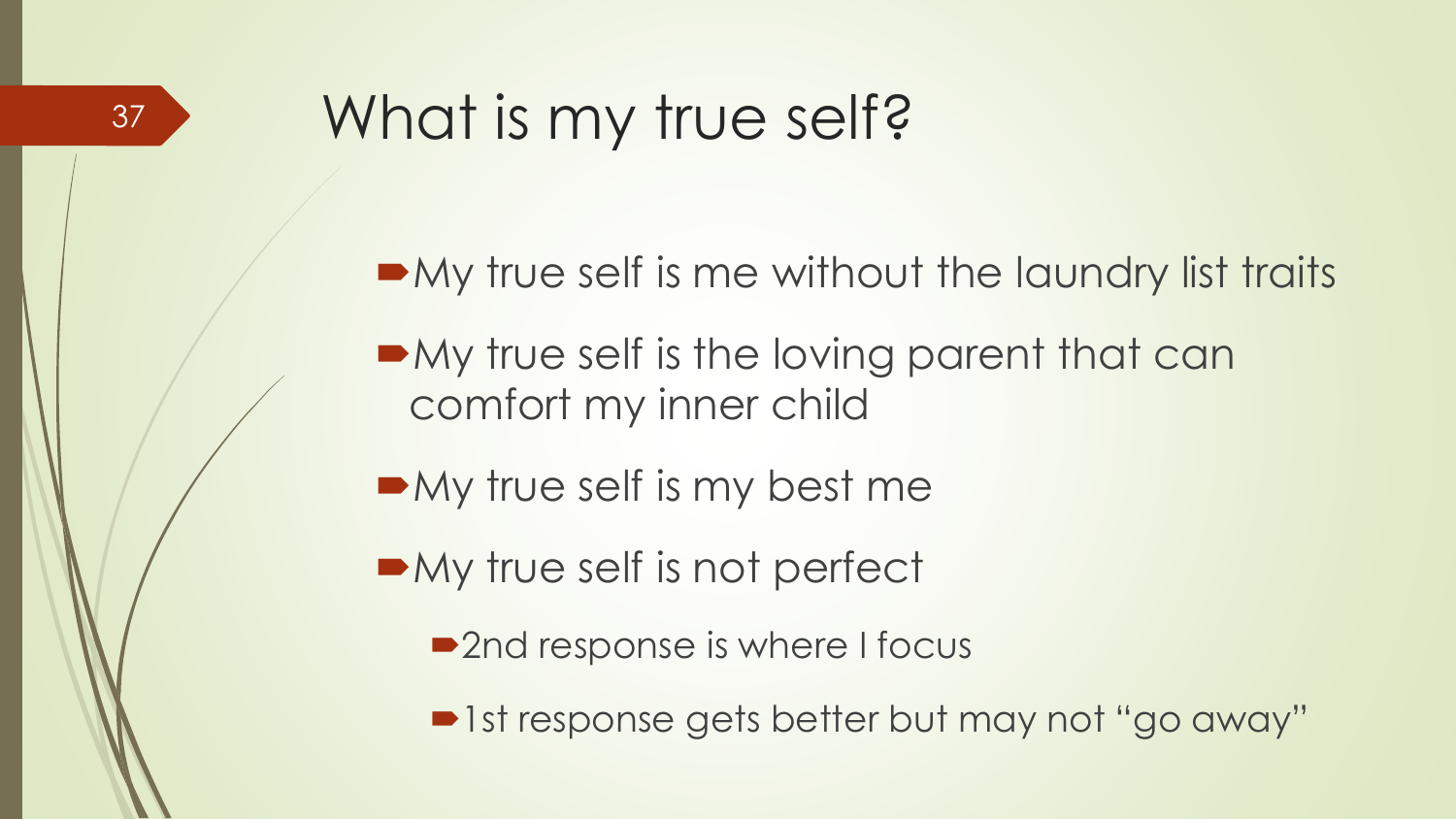# Personal Needs Break

1:35 – 1:45 am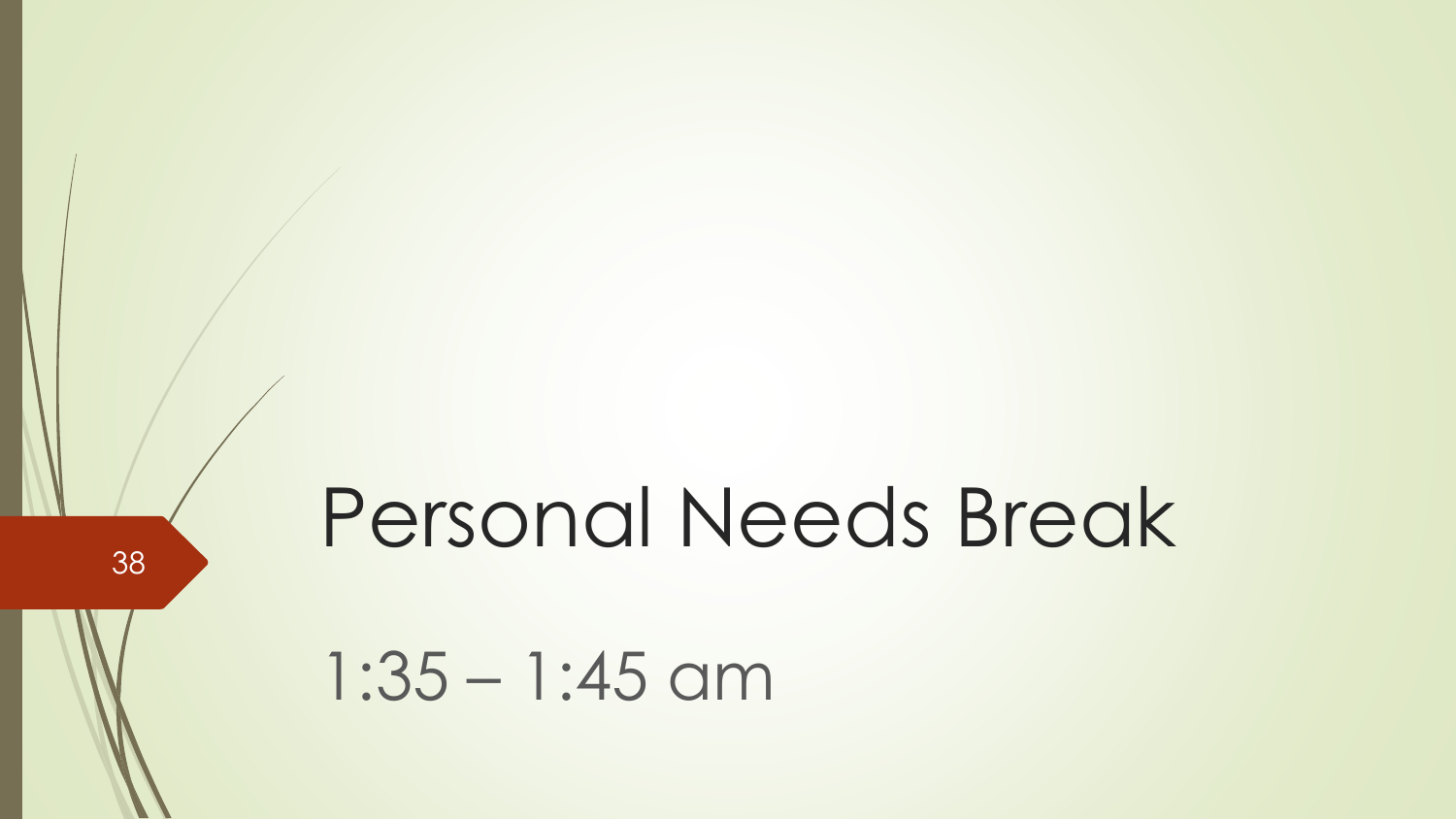## Workshop – The Solution: Coming Out of Isolation

1:45 – 2:40 pm

39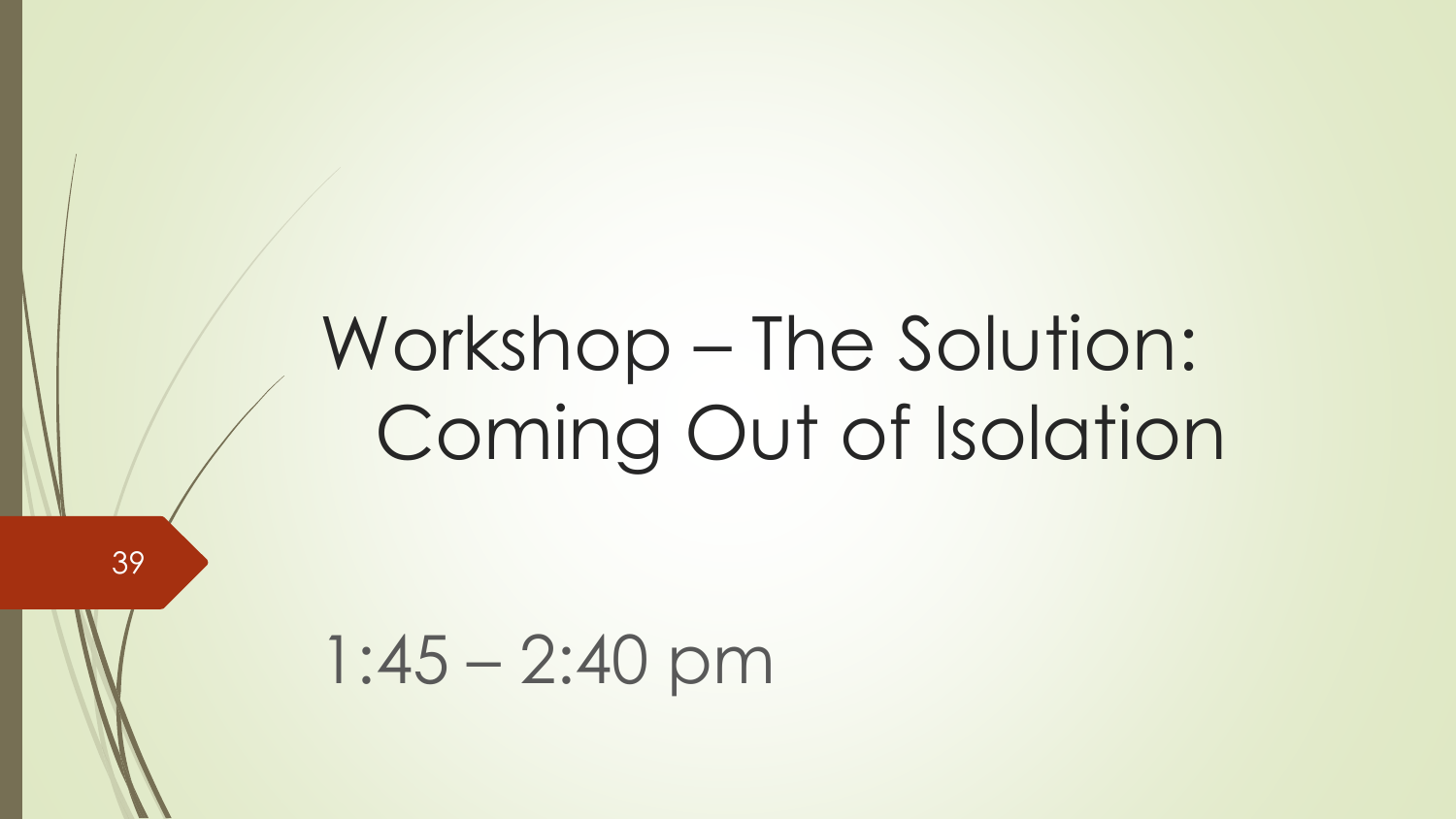### Workshop 3 – The Solution: Coming Out of Isolation

\*These GROUPS and ROOMS have been divided in a general way even though all traits can go into these categories. Everyone will see these traits from their own experience and may apply them to any of these categories.\*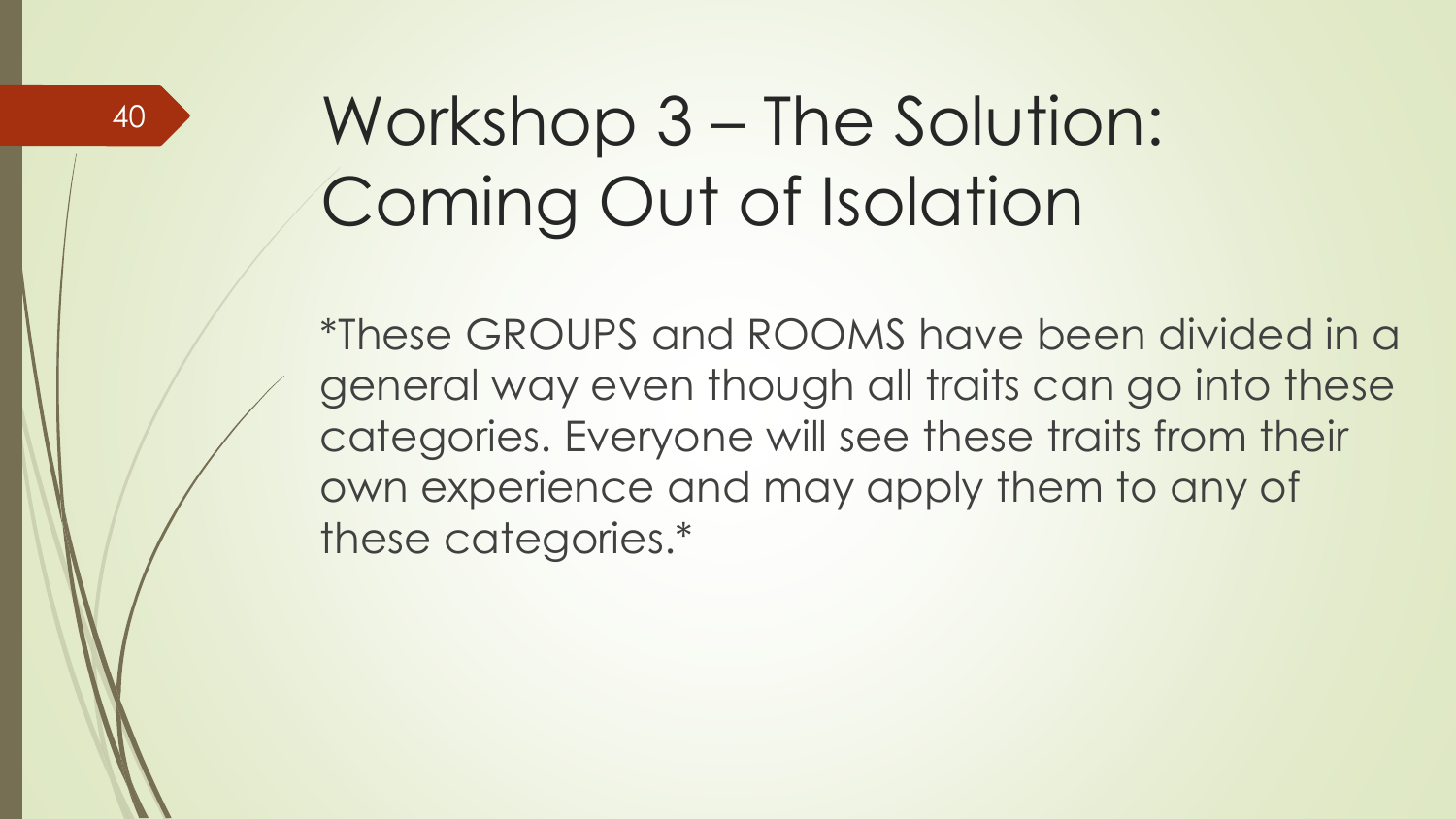#### Workshop 3 – The Solution: Coming Out of Isolation

- **Group 1 will focus on Fear -** Trait 1, Trait 3, Trait 7, Trait 8, and Trait 12. **Group Leader: Jim G. & Nina B.** (Location - Classroom 1)
- **Group 2 will focus on Shame -** Trait 5, Trait 6, Trait 9, Trait 10, Trait 11, Trait 13, and Trait 14. **Group Leaders: Jimmy B. & Jerry J.** (Location - Main Room)
- **Group 3 will focus on Isolation -** Trait 1, Trait 6, Trait 8, and Trait 10. **Group Leader: Shirley P. & Brian S.** (Location - Main Room)
- **Group 4 will focus on Approval and Acknowledgement: Being Seen & Heard - Trait** 2, Trait 4, Trait 6, Trait 7, Trait 8, Trait 12, and Trait 14. **Group Leader: Josh W.** (Location - Classroom 2)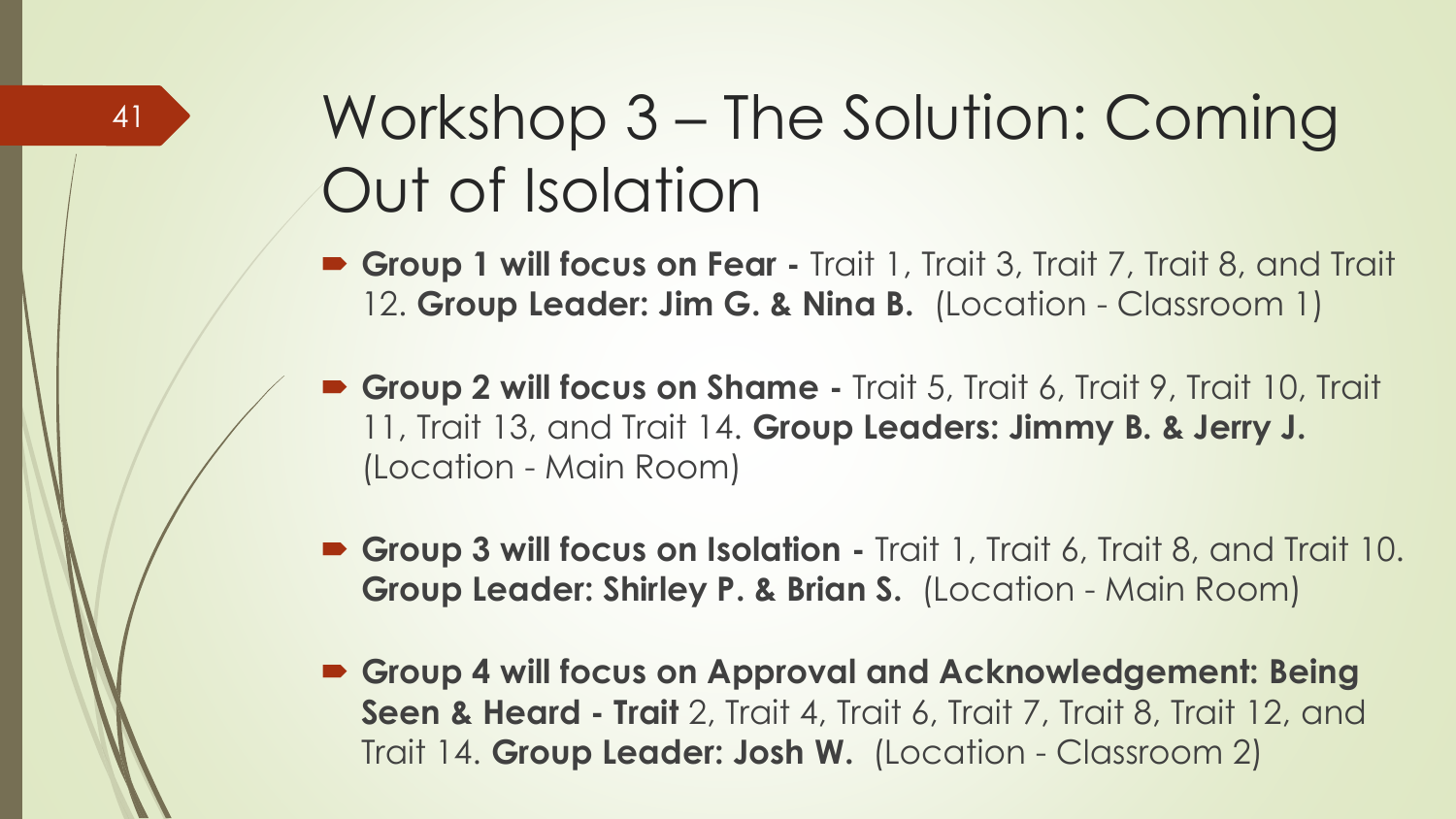## Reset in Main Room

42

2:40 pm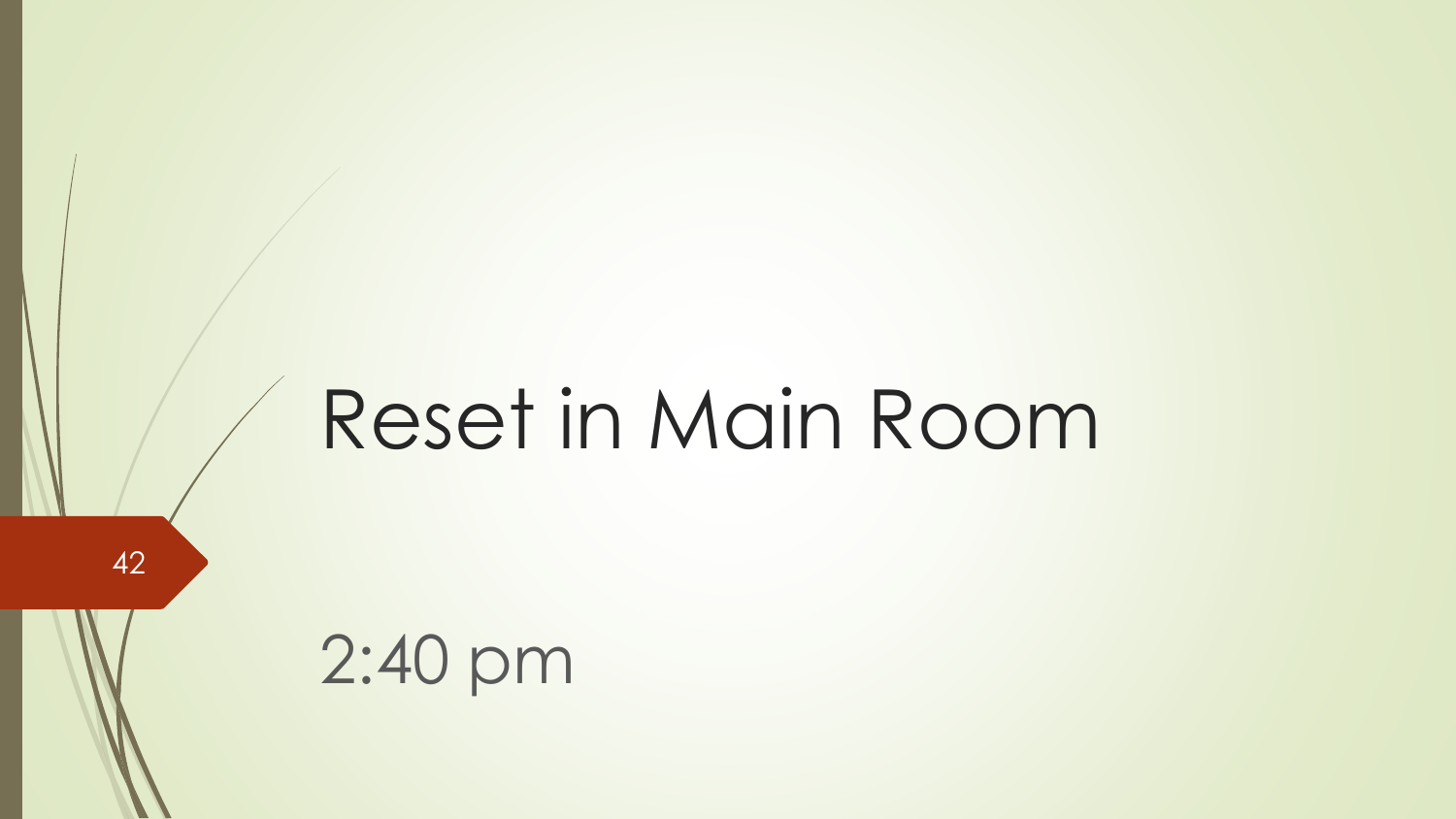### Gather in Main Room for Closing Thoughts ~ Sean B. & Jerry J.

 $2:45 - 3:00$  pm